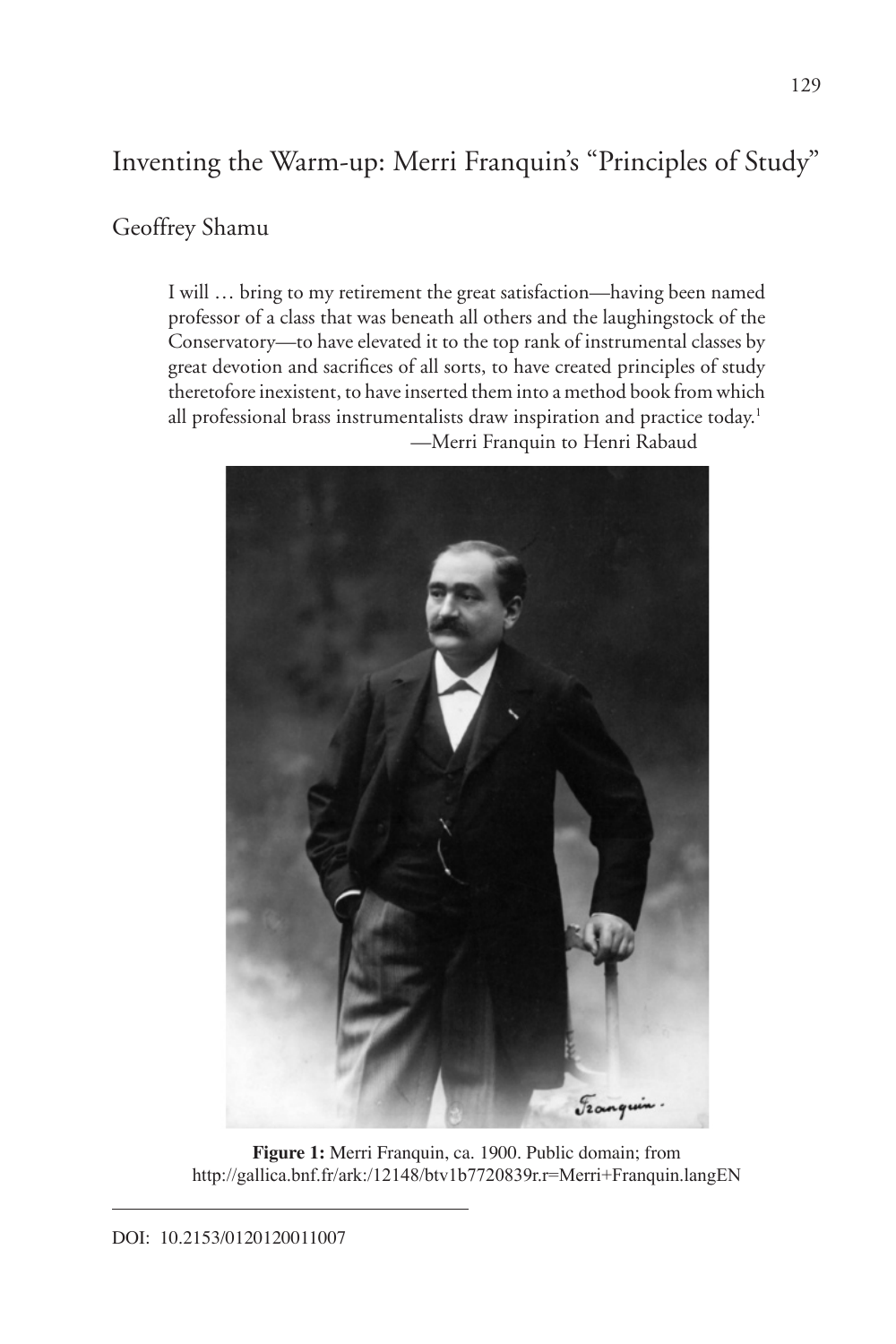It may seem strange to see the trumpet studio at the Paris Conservatory so maligned, and by its professor, no less. Merri Franquin does so in a 1925 letter to the Director of the Paris Conservatory to emphasize his own rehabilitation of the studio and the numerous innovations he had ushered in since assuming its professorship in 1894.<sup>2</sup> By all accounts, the trumpet studio at the close of the nineteenth century was in a piteous state. Certainly

Te ranquin Merri Jean Baptiste. ne à lancon BD R ) le 19 octobre 1848 Officier de l'Instruction Publique Professeur des la classe de trompette au Conservation National de Spinger de Paris du 1 Novembre 1894 au 1 octobre 1925. Cette classe n'avoit product de 1840 à 1894, avant ma nomination que q premiers prix. Gendant l'exircie de mon professerat, de 1894 à 1925 y si fait alterir à ma classe 59 premiers prix !! Vitros. Premier prix du Conservatoire National de Musique de Paris 8x- Memier Trangott Job des Comments, Papulaines (Pasdelous Trandatur) des Concerts Colomne " de la Vocièté des Concerts du Convervatoire " del'opera consigue et du Grand gresaltetailes Outeur de la méthode de trampette moderne en usage dans les Convivations et Ecoles de Musique de Harre et d'aiteurs?) Createur du neuveau système de transpette moderne (breveté en 1916 et experimente avec succès au Conventiere et aithurs) qui seul jusqu'ici, permet d'éxecutér fidékonent et entégrakment toutes les parties de trompette da la Musique classique ancienne et mode ine, l'échet chromatique di 14 s'ord n'osyonif d'aretrer limiter, dans li grave comme dans l'àsyre, que colhe de partites hermarna.<br>"Us grael fois n'ent pue être estéliéese j'est que é col. Collaborateur au Dictionnaire Encyclopédique de la Musique pour les articles de la trampette et du carnet ; Direction Général de cette Edition ; Mansieur Albert Lacionac, puis Monsieur L. dr. la Laurence Editein; Delagrave 4) Contemant les principes et étade (8 de l'américaire<br>des secons : excès par l'austeur d'unions pratéque.<br>par élu proposeurs d'Étaus les professionnels et es .<br>cottumnets de circules. (1) Lout 45 second la guerre

**Figure 2a:** Merri Franquin's curriculum vitae, ca. 1925. Ms in the author's collection.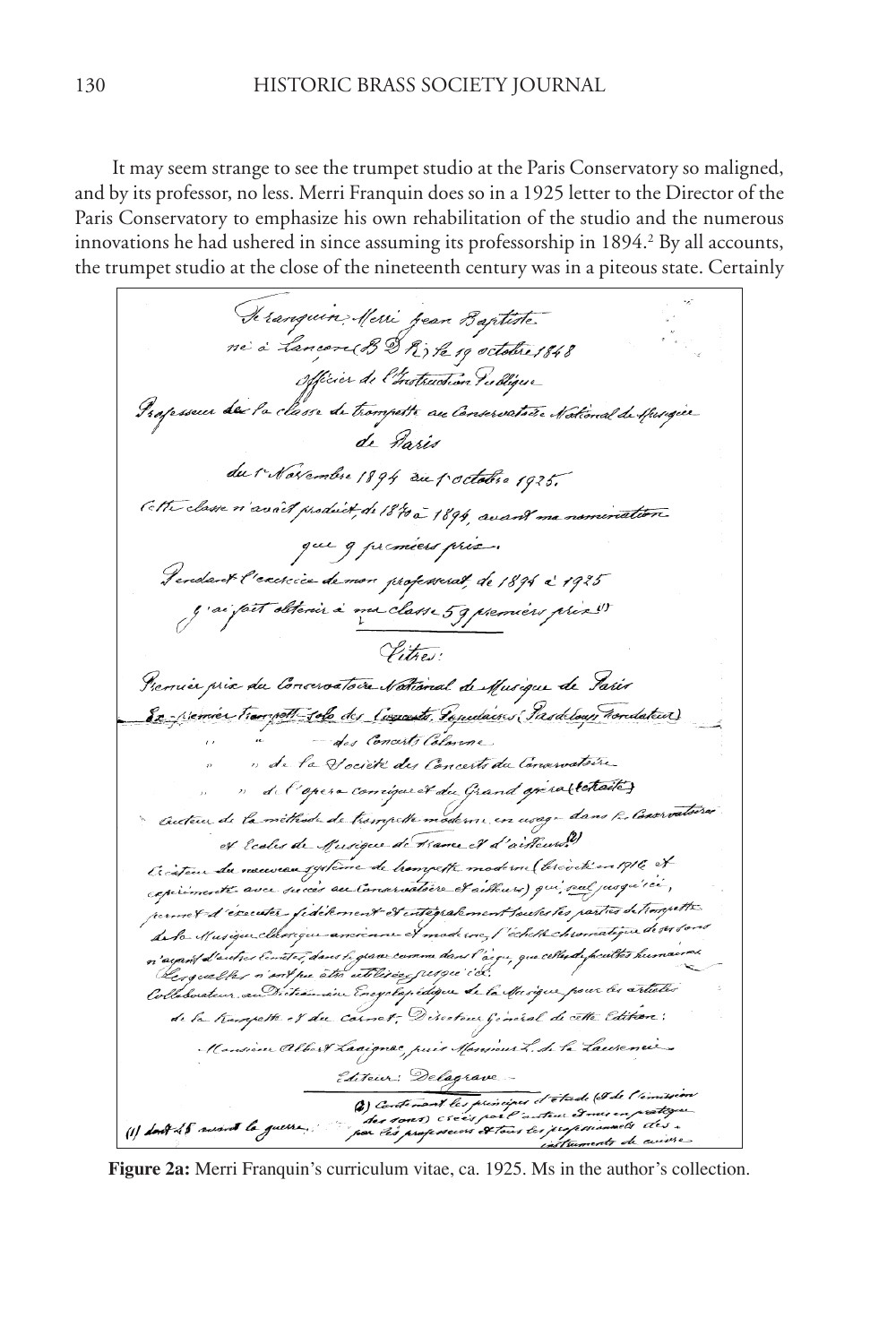it must have been difficult to compete with the Conservatory's cornet studio, which also drew from the pool of talented young high-brass players. In the capable hands of Professor Jean-Joseph Mellet, the latter had hardly lost any of the luster associated with its founder, Jean-Baptiste Arban, after his sudden passing (1889) at the apogee of his teaching career. On the other hand, since 1869 the trumpet studio had been languishing under the direction of the archconservative professor Jules Cerclier. When Merri Franquin replaced him as Professor of Trumpet, the class still studied exclusively on large, natural and valved instruments similar to those introduced by its founder, François Dauverné, some sixty years earlier, while adhering largely to the very same repertoire penned by Dauverné for its terminal prize competitions.<sup>3</sup> Franquin proved to be exactly the right master to lead the trumpet class into the twentieth century. During his tenure he introduced the study of small, "modern" trumpets to the curriculum, oversaw a period marked by the composition of an unprecedented number of new works for his instrument for the terminal competitions at the Paris Conservatory, produced fifty-nine winners of the *premier prix de trompette*<sup>4</sup> (see Figure 2a) and—his most significant contribution—wrote the *Méthode complète de trompette moderne, de cornet et de bugle* [flugelhorn]*, théorique et pratique*, first published in 1908 (see Figures 2b and  $3$ ).<sup>5</sup>

(2) Contenant les principes d'étade (et de l'émerses on crees part auteur et mis en protegeu psecors et tour les profession struments

**Figure 2b:** Detail of Figure 2a.

To date, little effort has been made in the scholarly literature to assess the place of Franquin's *Méthode complète* among the pantheon of great French brass method books. The subject of the present article and accompanying translation, the "Principles of Study," presents a collection of thirty precepts for brass study practically buried in the *Méthode*'s voluminous (fifty-nine-page) introduction.<sup>6</sup> As the epigraph above indicates, Franquin viewed their creation to be among the most important accomplishments of his career. By providing their first English translation, I hope to make them available to a wider audience of brass scholars, performers, and enthusiasts. This article explores the sources and provides historical context for the "Principles." At the same time, it aims to make a case for their importance as a major shift in focus for brass pedagogy and daily instrumental practice at the beginning of the twentieth century, one marked by the introduction of a formalized set of procedures for warming up.

Born to a farming family in the Provençal village of Lançon, Merri Franquin (1848– 1934) came to Paris in 1872 to study cornet at the Paris Conservatory in the class of Jean-Baptiste Arban.7 He rose to become the scion and standard-bearer of a French brass dynasty that can be traced back to trumpeter David Buhl (1781–1860), uncle and teacher to François Dauverné. In addition to leading the trumpet class at the Paris Conservatory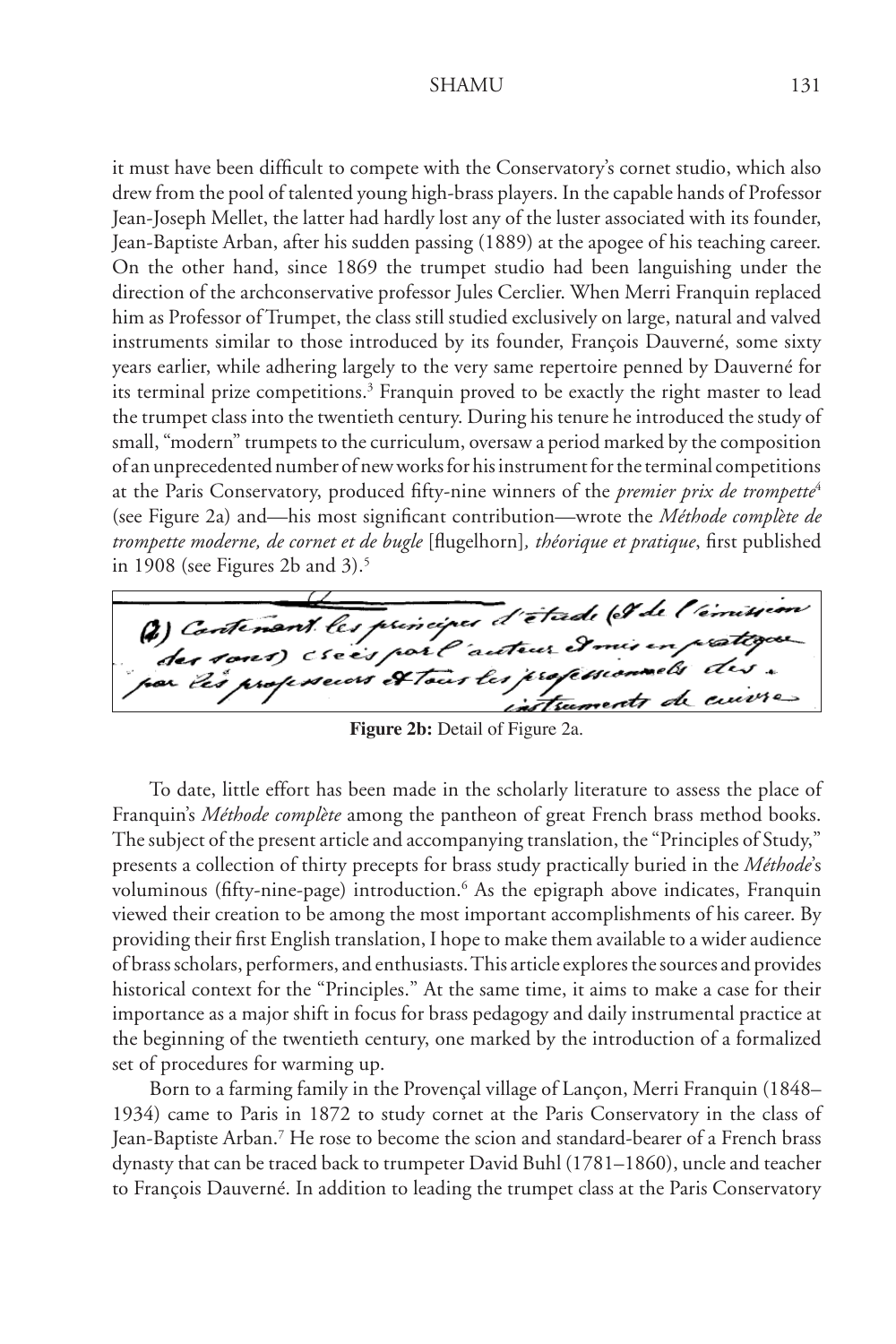for thirty-one years, from 1894 until 1925, Franquin held the chair of Principal Trumpet (*Premier trompette solo*) in virtually every major Parisian orchestra of his time. Unusually for this period, he performed as a trumpet soloist in Baroque works and championed the trumpet in contemporary chamber music. He patented two valve systems to improve intonation, accuracy, and to extend the practical range of the smaller modern trumpet. In addition to his *Méthode complète*, he also wrote a monumental and contentious article on the trumpet and the cornet for Albert Lavignac's *Encyclopédie de la Musique et Dictionnaire du Conservatoire*. 8



**Figure 3:** Merri Franquin, *Méthode complète* … (1908), front cover (shown here from a later reprint by Enoch & Cie.).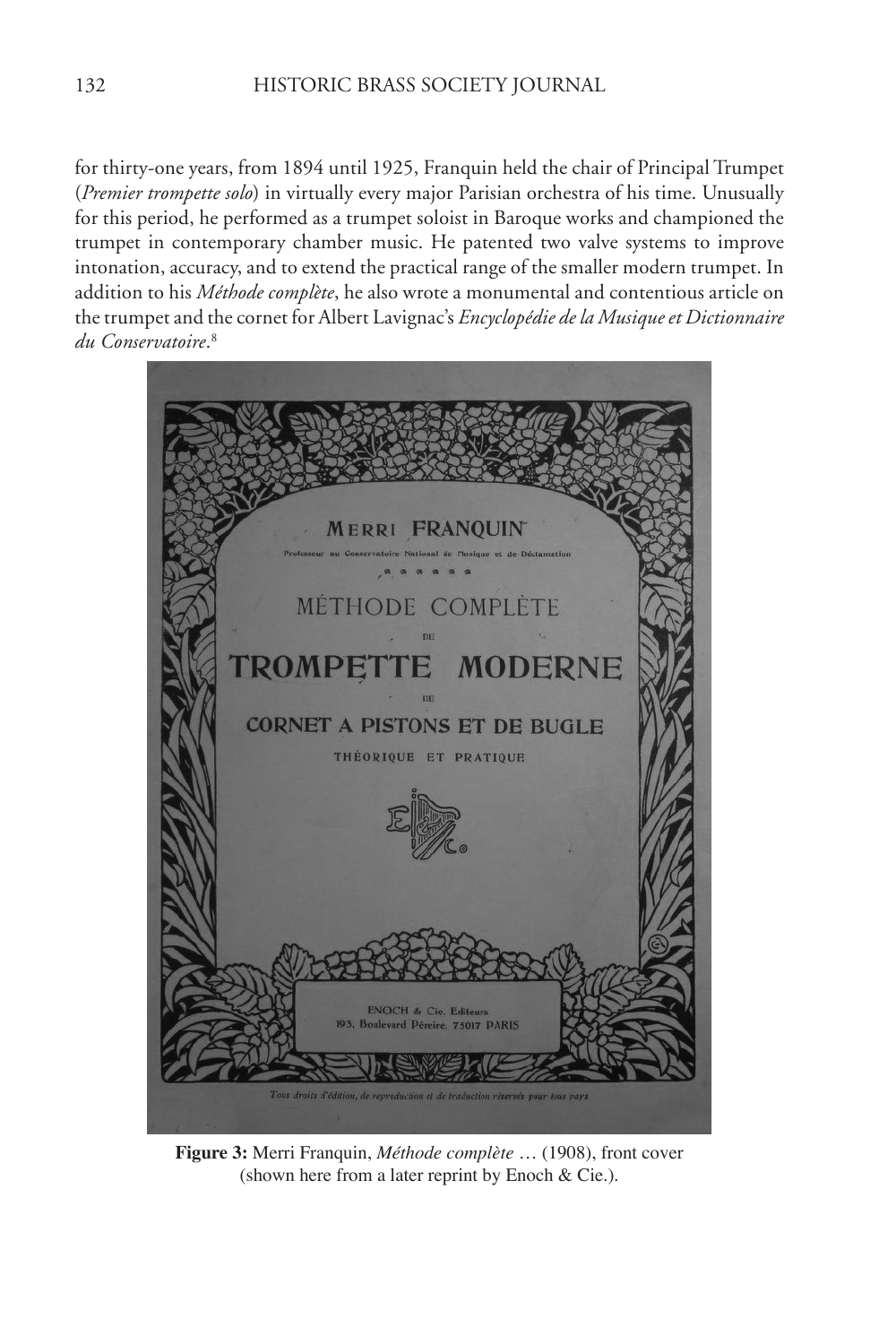Today, those familiar with Franquin's *Méthode complète* sometimes point to its inclusion of model schedules (*programmes*) for daily practice, which suggest how many minutes per day should be spent on different types of practice and prescribe substantial rest periods between work on each type. Mostly, however, pedagogues cite its novel exercises on "emission" (*émission*)—lip response, accuracy, and tone production. Franquin's emission studies present a departure from tone production exercises found in earlier methods. The essential difference comes with the simple instruction to remove the instrument from the lips for several beats of rest between successive attacks (or attempted attacks), in order to allow practice of a series of initial attacks. Later in the twentieth century, Americans Richard Shuebruk, Philip Farkas, and Gunther Schuller also advocated this type of practice.9 As will be seen in the following translation, Franquin places particular emphasis on developing good lip response throughout the entire range of the instrument at quiet dynamics through daily work in this manner. While both the model practice programs and the emission exercises present important pedagogical innovations in and of themselves, both represent only part of the larger philosophy laid out in the "Principles of Study."

With his principles, Franquin seeks to identify the quantities and types of exercises necessary for progress on the instrument, and to establish "rules to observe in the order of the principal exercises and in how to proceed best to use time and physical effort productively." Franquin holds that no set approach or routine of study could work perfectly for all students. Therefore he urges those studying his method to take his ideas as a point of departure, to apply them critically, and to modify them if necessary.10

In all, he lists thirty principles. Some of the principles identify common stylistic and rhythmic faults to be avoided (nos. 7–12). However most (nos. 1, 2, 4, 6, 13, 15–19, 23, and 25–30) present practical advice about how to practice and what specific aspects of playing should be attended to in different types of exercises. Finally, several of the principles deal with more philosophical aspects of performance and study, providing observations about desired sound qualities, points for special attention, and helpful aphorisms (nos. 2, 3, 5, 14, 20–22, 24).

In his method book as in his encyclopedia article on the trumpet and the cornet, Franquin cites only the mid-nineteenth century method books of three of his musical forebears at the Paris Conservatory: François Dauverné, Joseph Forestier, and Jean-Baptiste Arban, to whom he refers collectively as "the principal authors."11 Each of these authors had been an acclaimed performer and teacher in his own right. They wrote the leading French high-brass method books in use during Franquin's formative years. All three method books remain in publication and in use today—Arban's still probably holds the distinction of being the most widely used brass method book, worldwide. For the most part, these authors limited their written practical advice to providing instructions for the exercises in their books. Nevertheless, a close examination of their books uncovers the inspiration for Franquin's ideas about warming up and daily instrumental practice, demonstrating how he arrived at them from fundamental ideas established by these authors for guiding beginning students and extended them to advanced players.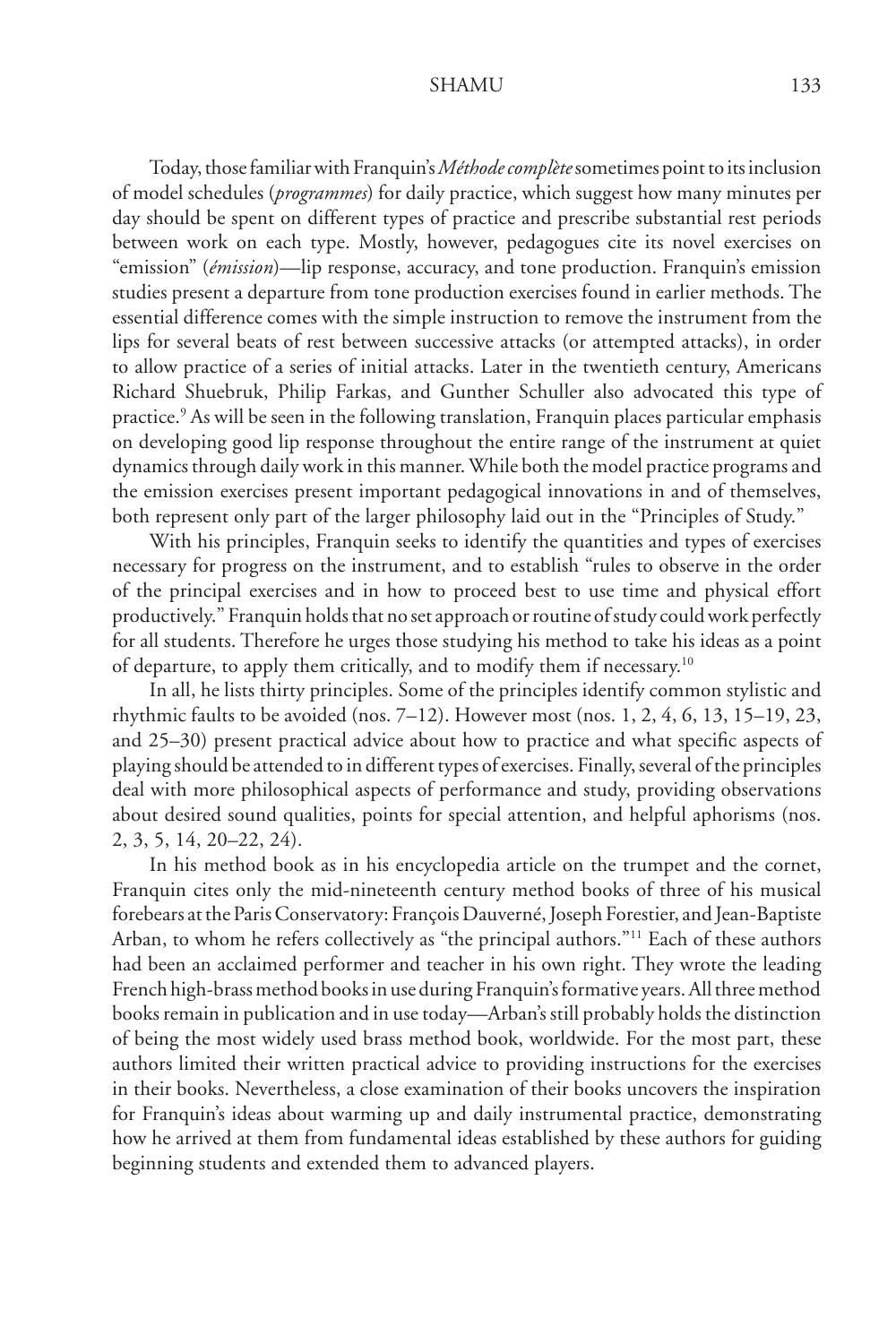Dauverné's *Méthode pour la trompette* (1857) informed Franquin's work in several important ways.<sup>12</sup> Germane to the current article, its introduction prefigures Franquin's "Principles of Study" in its inclusion of a half-dozen sentences of "Advice for Students" (*Conseils adressés aux Élèves*).13 To start, Dauverné writes,

The student, at the beginning of his studies, should never prolong practice of exercises to the point of fatigue. Rather he should come back to them assiduously, by turns working on low notes and high notes, pieces in different tempos and characters, on all bits [*tons*] or crooks [*corps de rechange*].14

The subtitle to Franquin's "Principles of Study" ("Work much, tire little … always rest before the lips are tired.") restates this theme. It becomes a mantra in the "Principles," repeated in nos. 16, 18, 19, 27, and 29—with the important difference that Franquin's method extends the idea to players at all levels of accomplishment, not just to beginners. Next, Dauverné writes,

Nonetheless he who, by particularity of makeup, experiences greater difficulty in one type [of exercise] than in another, far from following the natural bent that returns us always to the path of least resistance, should work harder on the type that poses the difficulty, and should apply himself to perfect all types equally.<sup>15</sup>

Franquin's Principles nos. 14, 20, 22, and 27 develop various aspects of this same argument. Finally, Dauverné states,

As the student's means develop, the exercises will be more prolonged, more sustained. I add that it is very important for his future, as soon as this point is reached, to make a habit of executing his pieces in their entirety [*de longue haleine*], without preliminaries [*sans prélude*] or interruptions. If he appears in performance, this will help him to steer clear both of that puerile timidity that paralyzes all our faculties and that presumptuous audacity that compels us to undertake that which lies beyond our strength.<sup>16</sup>

Here, Franquin disagrees with Dauverné, or at least modifies his advice. While he admits that practicing a piece in its entirety repeatedly can sometimes achieve the desired result eventually, he points out that as a way to practice this proves to be generally both unreliable and a waste of time (no. 27). Franquin acknowledges the singular importance of endurance to trumpet playing (a notion that he does not extend in so many words to the cornet or flugelhorn).<sup>17</sup> However, instead of advocating the running of whole works as a means to develop stamina, he posits that endurance "can be acquired and preserved only through practice of long tones" (no. 5). He includes several series of long tones in his method book—with special instructions *not* to remove the mouthpiece from the lips between notes.<sup>18</sup> Indeed,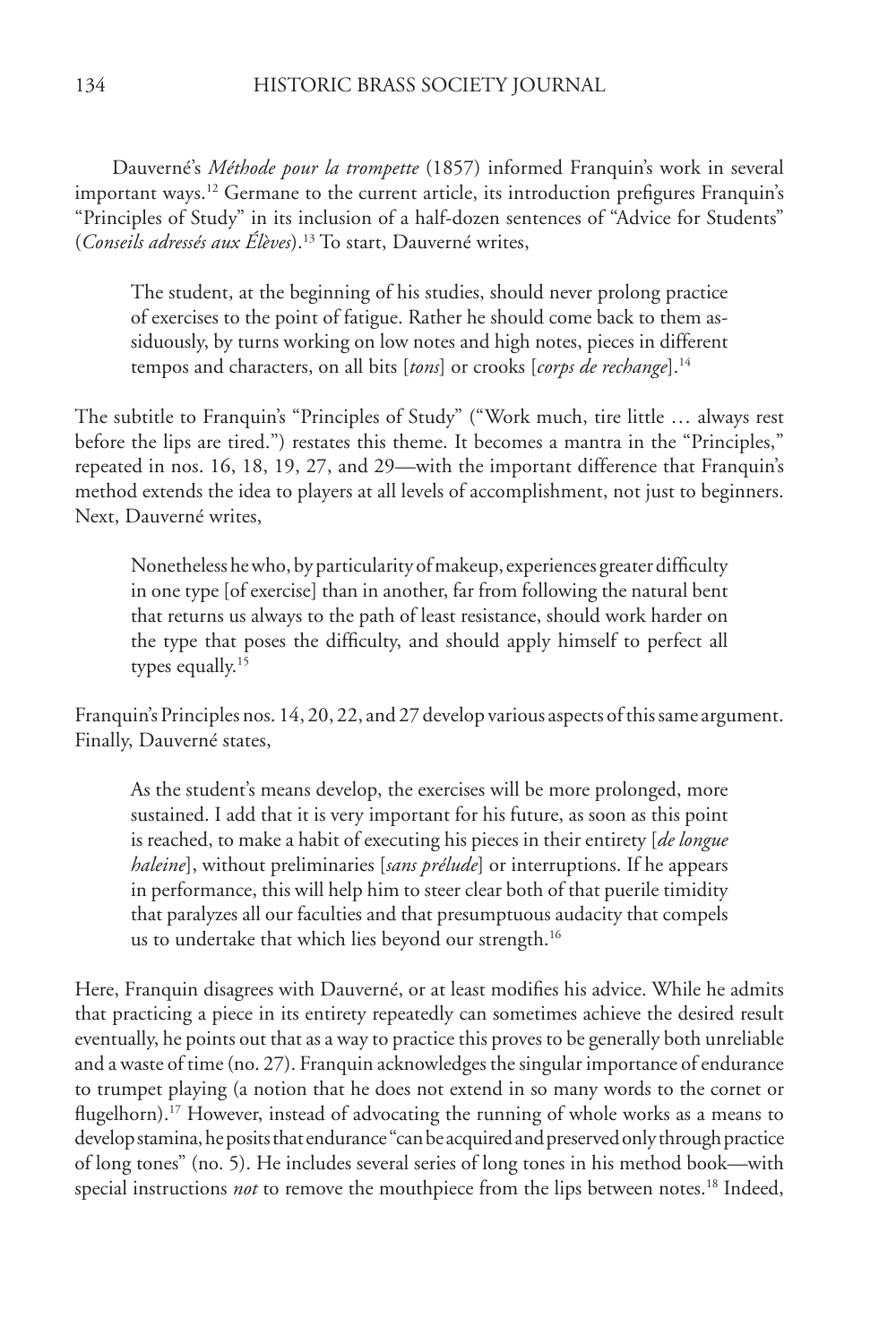Franquin seems to have pioneered the application of uninterrupted strings of long tones toward improving endurance. Francis Bodet, Carmine Caruso, and others later expanded and systematized this type of exercise in their physically oriented methods.<sup>19</sup>

Also, contrary to Dauverné, Franquin actively encourages the *prélude*, the preliminary step of warming up the lips "before playing anything whatsoever … by means of several isolated, gentle attacks" (no. 30). Similarly, Franquin wholeheartedly recommends frequent interruptions during practice, particularly as the means to fix problem spots. His suggested addition of a period of rest three times as long as the passage being practiced between subsequent attempts not only contradicts Dauverné, but corrects what may be the most natural tendency when practicing—to try to fix whatever goes wrong by attempting to replay it immediately (no. 19).

Like Dauverné, Joseph Forestier offered advice on how to practice in his *Grande méthode de cornet à pistons* (1844)—advice that clearly seems to have had an impact on Franquin's thinking.20 Forestier's paragraph entitled "On the Procedure for Study" (*De la marche à suivre dans l'étude*) would seem to present a promising source of material on this topic. Yet by and large, it presents more a statement of Forestier's pedagogical-authorial procedure (exercises of progressive difficulty, grouped by heterogeneous lessons) than it does a practice procedure for students to follow.21 However, he does offer the following directive to students:

Practice much but with discernment and without overexertion [*sans forcer ses moyens*]. Always seek to understand the nature of difficulties encountered, and then the means to surmount them: this is the procedure that I recommend to follow and which shall, with certainty, produce good and prompt results.<sup>22</sup>

This echoes the advice that Franquin also takes from Dauverné, while the passage beginning "always seek to understand the nature of difficulties" provides the kernel of Principles nos. 22 and 23. Returning to the topic of authorial procedure, Forestier continues,

First we will attend to sound production, purity, and a clean and precise attack. Once this result is obtained, we will try to take advantage of it immediately by the practice of exercises encompassed by the acquired technique.<sup>23</sup>

This statement reflects the same priorities about sound production demonstrated in all the methods discussed here—and could be taken as the point of departure for Franquin's Second Principle, "The pursuit of a beautiful sound contributes greatly to the acquisition of facility." Later in his method, Forestier (like Dauverné) expounds on the danger of overexertion:

Although one must endeavor to maintain [a certain muscle tension … to sustain (the following summary exercise) suitably at the indicated tempo even] when short on natural endurance, one must not insist too much in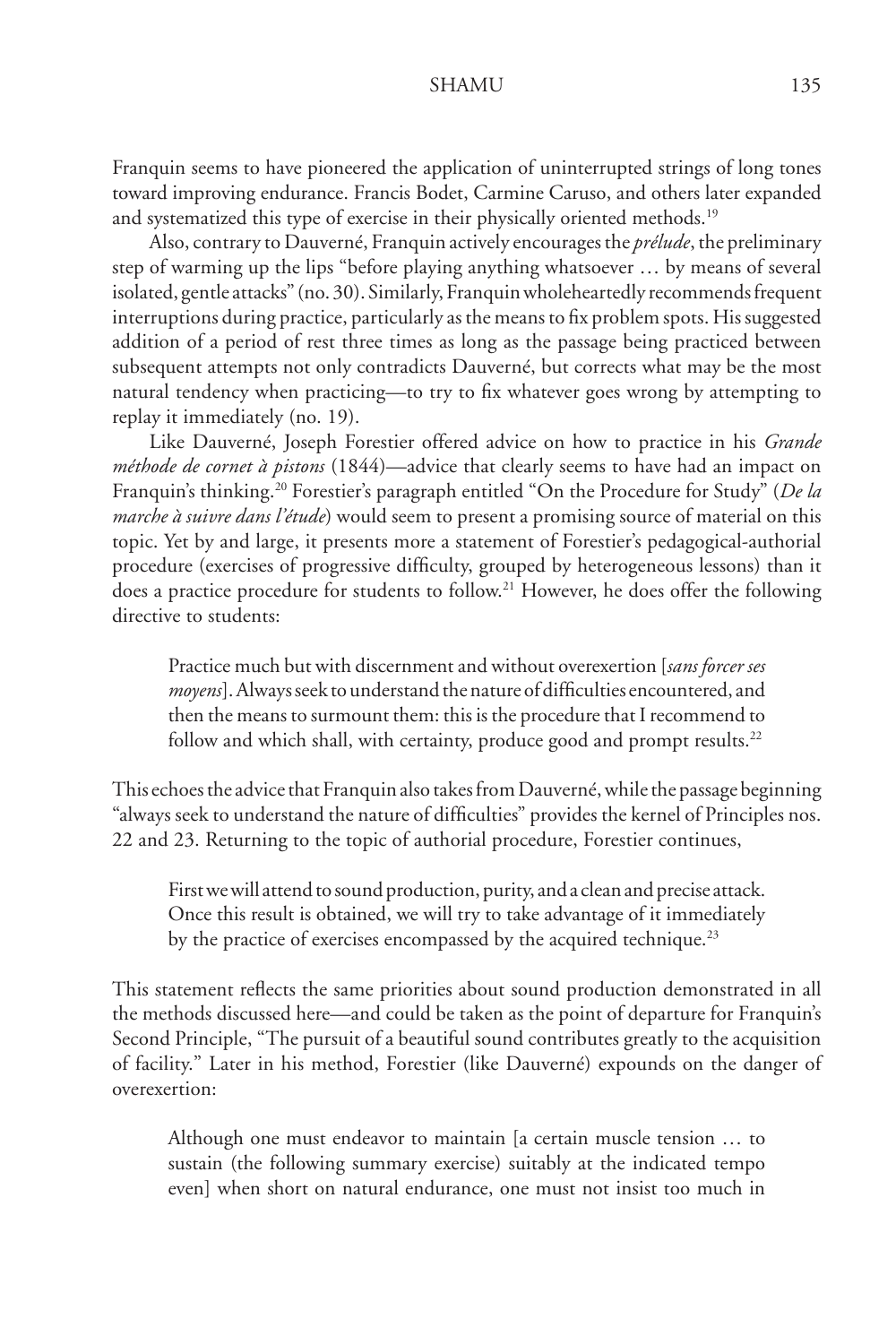the event that the lips refuse to maintain the sound, because this could result in a dangerous numbness, and by consequence a discouraging setback for the student. Indeed, I repeat that one must never force the lips. The means of vanquishing this temporary fatigue, very common among beginners, is to play little at a time and often. This rule relates not only to the summary exercise below, it applies to all studies, as the lip endurance indispensable for sustaining an *Adagio, Cantabile*, or *Andante* can be acquired only by intelligent and carefully progressive practice.<sup>24</sup>

In the middle of his method, Forestier gives a last bit of practical advice: play long tones daily.<sup>25</sup> Franquin seems to comment on this directly in his introduction, where he writes that authors before him gave "the vague recommendation to play long tones—excellent advice, but insufficient."26 As will be seen, development of endurance through the practice of long tones becomes a salient feature of Franquin's "Principles of Study."

For his part, Arban, in his familiar *Grande méthode complète de cornet à pistons et de saxhorn* (1864), has much more to say about how to *play* than how to *practice*, although some of the "Faults to be Avoided" and "Explanatory Comments on the First Studies" might apply equally well to both. The discussion on style in Arban's method begins with "Faults to be Avoided:"

First, pay attention to place the sound carefully [*bien poser le son*]. It is the point of departure for all good execution, and a musician with poor attacks [*dont l'émission est vicieuse*] will never make a good artist. In *piano* as well as in *forte*, the attack must be clear, clean, immediate.<sup>27</sup>

Arban passed this set of priorities on to his student Franquin, who greatly expanded them in prescribing the daily practice of emission exercises central to the "Principles of Study." However for Arban, as for his predecessors, sound production exercises were primarily for beginners.

The descriptions of articulation presented in the "Principles" come directly from Arban's "Faults to be Avoided." Their persistence in Franquin's method book demonstrates that these practices endured in France from at least the mid-nineteenth century into the twentieth. For example, Arban indicates that certain eighth notes should be performed for half of their written value (e.g., in such contexts as his "Studies consisting of eighth notes followed by sixteenths"). This same advice figures in Principle no. 10. Both authors also proscribe *doua* articulations (no. 11) and unnecessary emphases and changes of vowel sound (no. 12). Principle no. 12, however, marks an interesting break from the past with the introduction of the syllable *ta* (employed throughout Franquin's method). The earlier French authors used the syllable *tu*. 28 The large trumpets played by Dauverné, as well as the (conical-bore) cornets and saxhorns played by Forestier and Arban, would most certainly have benefitted from the clarity afforded by the French *tu* (the vowel sound of which can be made by pronouncing "ee" while simultaneously forming a tight "o" with the lips). It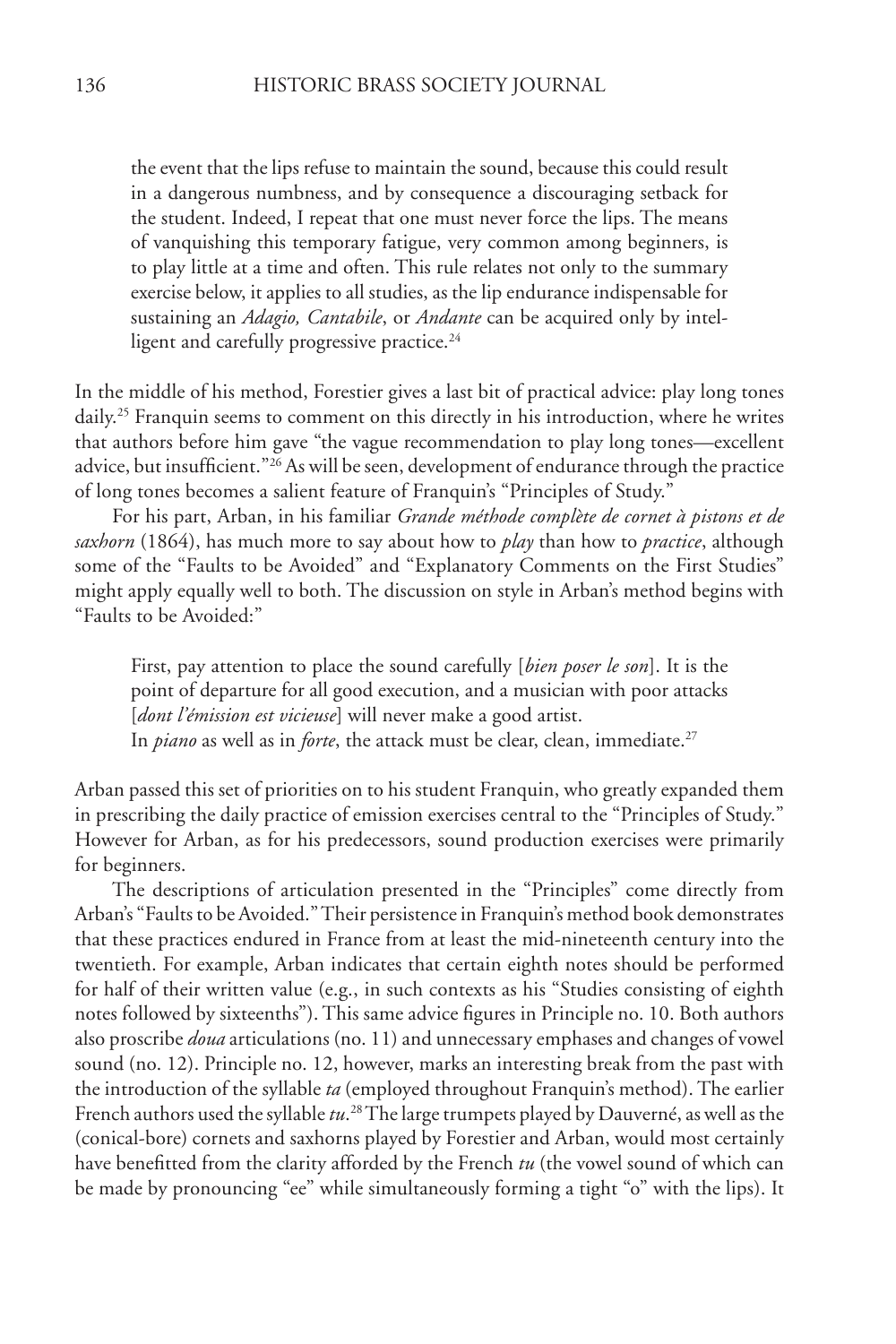seems reasonable to postulate that Franquin's move to the more open vowel sound (*ta*) came as a direct response to the contemporaneous shift to small trumpets—particularly the early modern small-bore French trumpets—to mitigate their tendency toward brightness.

Arban touches on the issue of endurance only in the introduction to the last part of his method, before the fourteen characteristic studies:

I have composed the following fourteen studies with the goal of inculcating in students an invincible force of will. Without a doubt, they will tire themselves out playing such long-winded pieces [*morceaux d'aussi longue haleine*], above all at the beginning. Study and experience will teach them to triumph over this difficulty and to discover the resources necessary to reach the end of their task without incident.29

He goes on to mention that by carefully managing their resources, such as "resting while playing" during *cantabile* passages, students can overcome seeming physical impossibilities. The possibility of learning to rest while playing aside, Arban's stoic approach to endurance resembles Dauverné's advice to make a habit of practicing pieces in their entirety as soon as endurance allows, to promote confident performance. After all, this may be the common-sense approach to developing endurance. Pedagogically, however, this presents a potential barrier to progress: what of students who cannot "triumph over this difficulty" of stamina simply by attempting to play through difficult pieces repeatedly, no matter how assiduously and regardless of the amount of rest taken in between attempts? And how does one reconcile with this the advice given by Dauverné and Forestier not to prolong exercises to the point of fatigue, and never to force the lips?

This is precisely the type of pedagogical conundrum that Franquin attempts to transcend with the "Principles of Study." That this particular point, endurance, along with lip response and attack accuracy, becomes so important to Franquin reflects his reaction as a performer and teacher to the changing role of the trumpet in France with the beginning of the twentieth century. As Franquin takes pains to make clear in his encyclopedia article, "La trompette et le cornet," beginning around 1874 French trumpeters (himself included) began to explore the physically demanding high trumpet parts of Handel and Bach in performance. Shortly thereafter, the Opéra began to feature works in which cornets could no longer work as ad hoc substitutes in trumpet lines ill-suited to performance on large chromatic and natural instruments, hastening the adoption of small (modern) trumpets. Productions of Ernest Reyer's *Sigurd* in 1884 and Richard Wagner's *Lohengrin* in 1891 presented significant obstacles to cornets and natural trumpets, respectively.30 In the 1900s, composers began to write increasingly demanding solo trumpet works for Franquin's studio to perform in the annual competitions for prizes (graduation) from the Paris Conservatory. In the days before his professorship, technical virtuosity and *cantabile* playing had been the domain of cornetists.<sup>31</sup> The students from Franquin's class who competed with these new works emerged prepared to take on the demanding trumpet parts of Debussy, Ravel, and Stravinsky.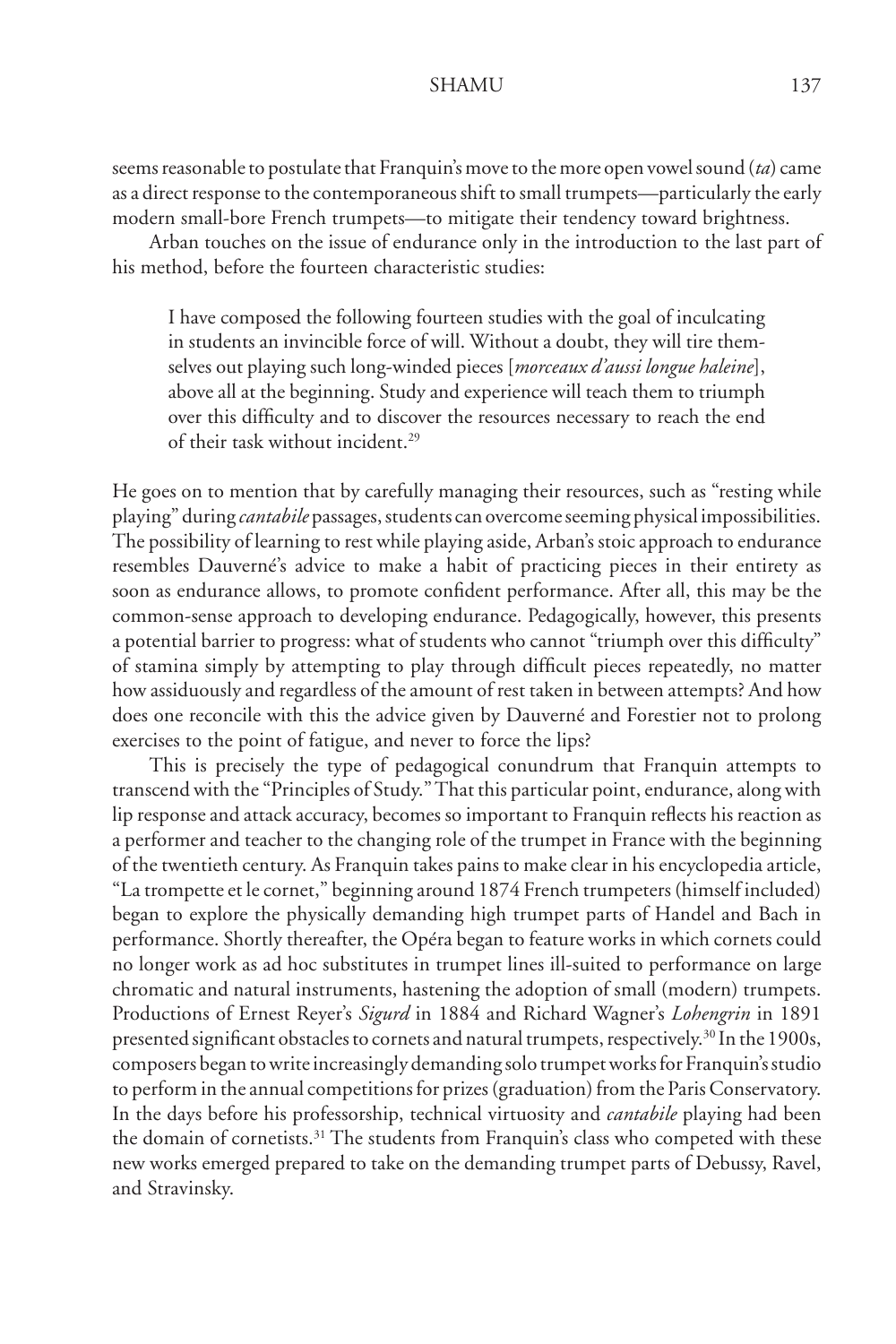Since the "Principles of Study" concentrate on the nuts and bolts of daily instrumental practice as opposed to performance practice, they have tantalizingly little to offer on the latter subject beyond reiterating and developing the types of articulation advice previously offered by Arban. However, they leave no question that indications for extremely soft dynamics must be taken quite seriously by the modern performer in such passages as the start of the procession in the "Fêtes" movement of Debussy's *Nocturnes* or the opening and close of George Enescu's *Légende*. Contemporary audiences could evidently have expected "cleanness and finesse" in their execution, including notes distinctly articulated by the syllable *ta*, not *du* (or *doua*). Other portions of Franquin's method dealing explicitly with musical style, staccato, dynamic, and multiple tonguing—as well as his encyclopedia article on the trumpet and the cornet—have direct implications for historical performance practice. Although this issue lies beyond the scope of the current article, what Franquin has to tell us on the topic certainly merits being further addressed in the future.<sup>32</sup>

The inclusion of the "Principles of Study" in Franquin's method book set it apart as the very first in the French tradition to grapple with the physical demands beginning to be placed on trumpet players during the twentieth century. In particular, as trumpets crept back into the high register for extended passages for the first time since the Baroque era, it became necessary (once again) for musicians to focus carefully on *how* they practiced, which could mean the difference between success and failure, regardless of *what* they practiced. Franquin saw careful attention to the fundamentals of sound production and vigilant monitoring of lip response as essential to success on the instrument. Before him, method books recognized this type of discipline as pertinent only to beginners. Franquin's most important pedagogical contribution thus lay in realizing that it was also essential to the acquisition of advanced technique.

So esteemed is Arban's *Grande Méthode* that few complete method books for high brass have taken hold in its wake. For the most part, the works that have gained traction since its publication have been smaller, more specialized books such as Herbert L. Clarke's *Daily Drills and Technical Studies* (1912), Max Schlossberg's *Daily Drills and Technical Studies* (1937), or James Stamp's *Warm-ups and Studies* (1978). They address issues that Arban developed incompletely or omitted: finger dexterity exercises transposed in all keys, flexibility exercises that extend over the entire range of the instrument (i.e., not only between adjacent harmonics), high-register development (and associated practice of pedal tones), endurance, and the warm-up. In all of these areas, Franquin's method prefigures the other books. In fact, his approach to the trumpet differs very little from ours today. Just about the only "new" forms of exercise that he did not systematically address would be mouthpiece or lip-buzzing (Schlossberg and Stamp), bending of pitches out of center by one-half step (Stamp), and the practice of attacks with no lingual articulation whatsoever—air or *pu* attacks (Stamp). Indeed, many of the ideas espoused in the "Principles of Study" may seem familiar to the modern brass player already—even those who believe themselves to be completely unfamiliar with Franquin's method. The reason for this is that even in the absence of a translation, these ideas have been promulgated throughout Europe via the teachings of Maurice André and Pierre Thibaud, and similarly, in the United States, via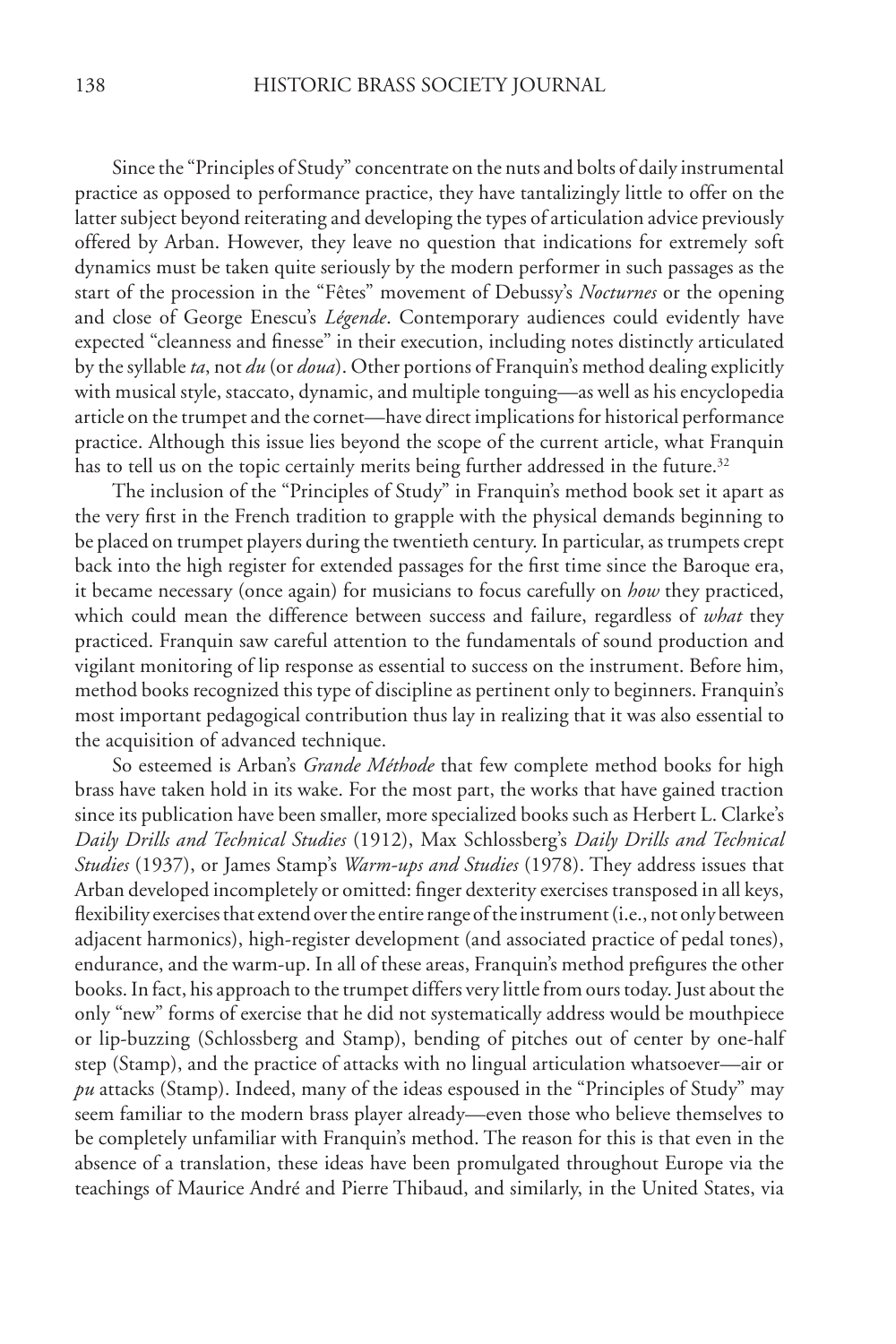the many notable French trumpet players to perform as members of the Boston Symphony Orchestra, and their students.<sup>33</sup>

In the past, tips for successful practice and performance of physically demanding music might have been passed judiciously from father to son (or uncle to nephew, as in the case of Dauverné). In the French conservatory system, however, with its goal of institutionalized musical meritocracy, this information had to be codified and made accessible to all students. Franquin succeeded in doing this with his "Principles of Study." Some sixty years earlier, Dauverné created a trumpet method book more than adequate to prepare students for the relatively modest demands that they could expect to face in the musical literature of the middle-to-late-nineteenth century. Forestier and Arban raised the bar with their cornet methods in respect to articulation (including extended applications of multiple tonguing), finger technique, and intervallic leaps. However, they did not provide pedagogical solutions to problems of extremes of dynamic nuance (including gentle attacks), range, and endurance. Without abandoning the successful tradition of his illustrious predecessors, Merri Franquin created a method that filled these gaps. In so doing, he became the first to prescribe in writing systematic daily warm up (*préparation des lèvres*) and physical maintenance for advanced brass players. Thus the "Principles of Study" initiated the trend of warm-ups, daily routines, and other methods and practice systems emphasizing the physicality of brass performance that became the stock-in-trade of modern brass pedagogy.

### **APPENDIX**

The following translation takes as its source the "Principes d'Étude" by Merri Franquin, extending from pages 20 to 25 of his *Méthode complète de trompette moderne, de cornet et de bugle* [flugelhorn]*, théorique et pratique* (Paris: Enoch, 1908). The original formatting has been preserved to the degree possible. Parenthetical footnotes are Franquin's, but have been renumbered consecutively (instead of restarting with each page).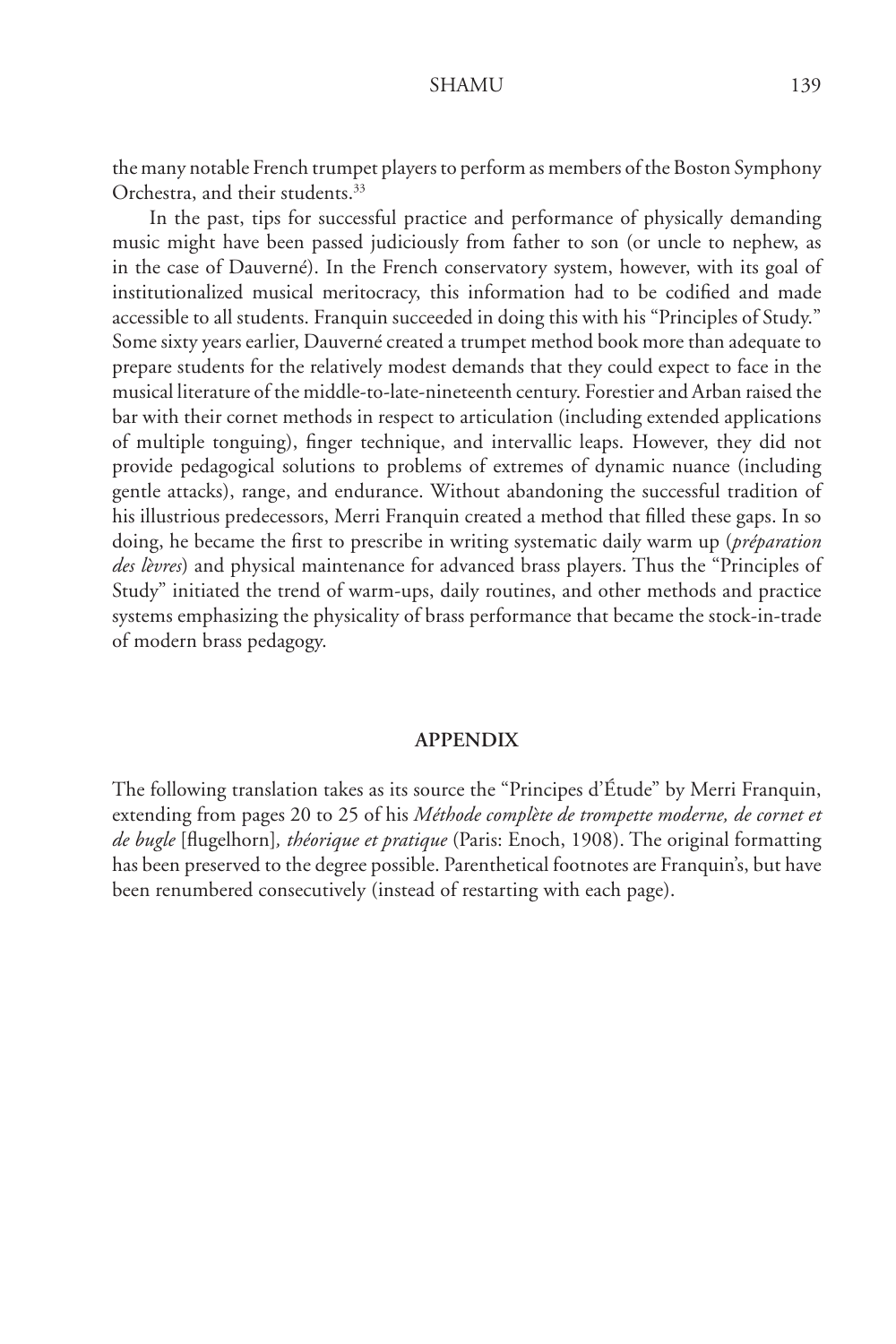### **PRINCIPLES OF STUDY**

## work much, tire little; in other words, always rest before the lips are tired. in the sum total of daily practice, avoid overwork.

In writing this article, I do not presume to have the last word on how to study the trumpet, the cornet, and the flugelhorn. One could say, rather, that it is the first word, since until now method books—as well as teachers in general—have not talked about it per se. They have more or less contented themselves with giving advice on sound production, on articulations, correction of style, faults to be avoided, etc…, but in terms of principles on the manner in which to direct daily technical study, they have limited themselves to generalities without specifying anything, except the vague recommendation to play long tones—excellent advice, but insufficient.

It has been my ambition to discover and to establish the essential principles of trumpet, cornet, and flugelhorn study. During the course of my career, I have made this investigation a special study, carefully noting all observations, comparing results obtained, etc…. In the end, I have had the satisfaction to be able to indicate—and to put into practice in a reliable way for my students—rules to observe in the order of the principal exercises and in how to proceed best to use time and physical effort productively. That does not mean, it should be stressed, that one must accept without question the advice that I offer—though it be with full conviction, based on my own experience and that of my numerous students who have had the constancy to follow it. Despite that, I nonetheless engage students to make a particular study of these principles, to critique them as well, and—if need be—to modify them.

They will have, in any case, firm ground upon which to tread with confidence and with the certainty that their efforts will be fruitful. Having set them on this path, I hope that they themselves discover new means that permit them to decrease further the difficulty and aridity of trumpet, cornet, and flugelhorn playing.

1. — Seek cleanness and finesse by the emission of  $pp$  notes in all registers; fullness, beauty, and power by *mf* and *f* emissions;<sup>34</sup> endurance and flexibility by long tones and the execution of slow lyrical studies; elegance and speed by the study of articulations and passagework; phrasing by the execution of lyrical studies or melodies.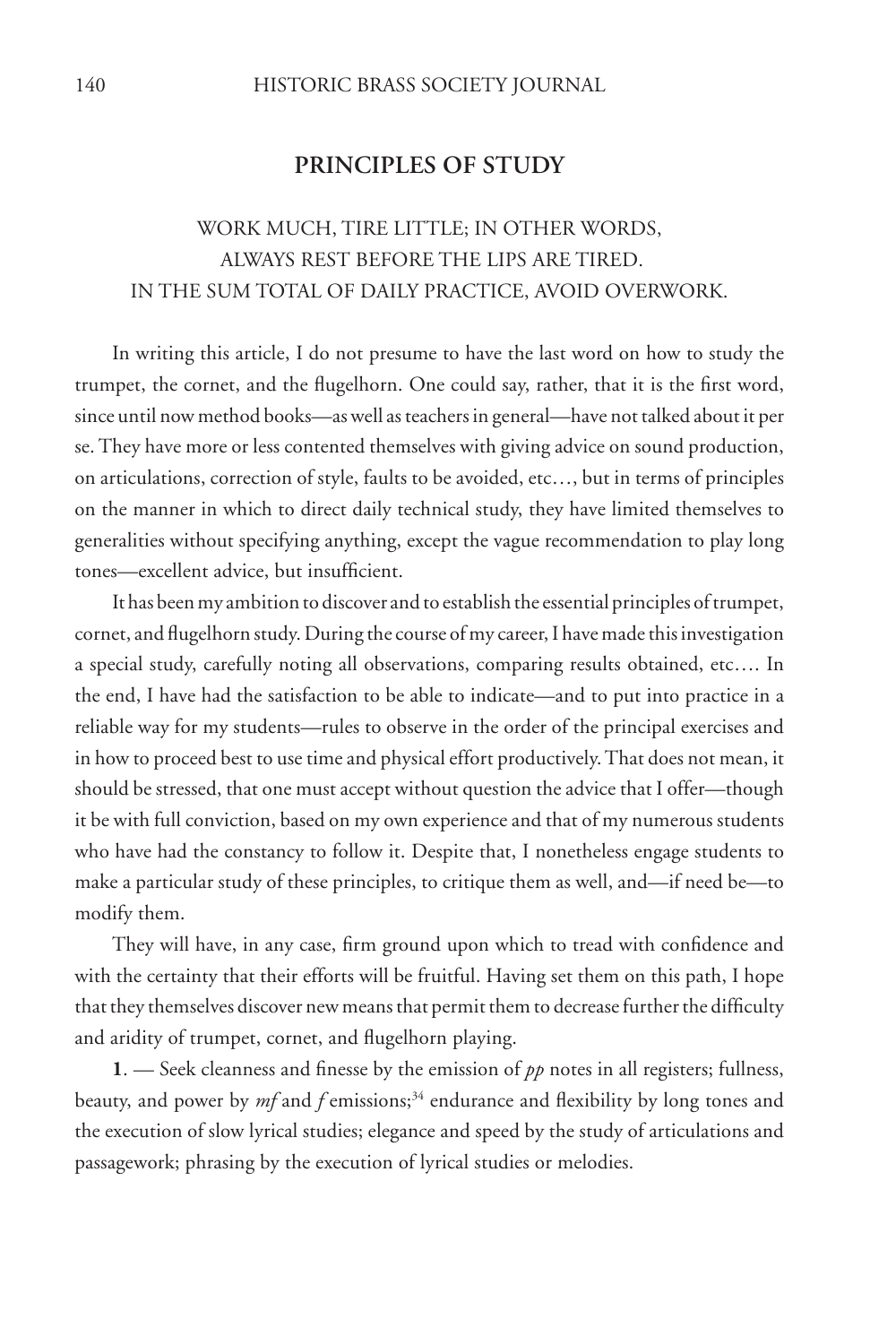## PRINCIPES D'ÉTUDE

travailler beaucoup, se fatiguer peu ; en d'autres termes, se reposer toujours avant que les lèvres soient fatiguées. dans la somme d'étude quotidienne, éviter le surmenage.

 Nous n'avons pas la prétention, en écrivant cet article, de dire le dernier mot sur la manière d'étudier la Trompette, le Cornet et le Bugle. On pourrait plutôt dire que c'est le premier mot, car jusqu'ici les méthodes, de même que les professeurs en général, n'en ont, pour ainsi dire, pas parlé. On s'était borné, à peu près, à donner des conseils sur la formation des sons, sur les articulations, la correction du style, sur les défauts à éviter, etc…, mais en fait de principes sur la manière de diriger l'étude quotidienne du mécanisme, on s'en est tenu aux généralités sans rien préciser, si ce n'est la recommandation vague de filer des sons, conseil excellent mais insuffisant.

Nous avons eu l'ambition de découvrir et de fixer les principes essentiels de l'étude de la Trompette, du Cornet et du Bugle. Nous avons fait de cette découverte une étude spéciale pendant tout le cours de notre carrière en notant soigneusement toutes les observations, en comparant les résultats obtenus, etc…. Finalement nous avons eu la satisfaction de pouvoir indiquer et mettre en pratique d'une façon certaine pour nos élèves, les règles à observer dans l'ordre des principaux exercices et dans la manière de procéder pour bien employer le temps et la dépense physique à l'avantage du progrès. Cela ne veut pas dire, nous le répétons, que l'on doive accepter sans examen les conseils que nous donnons, quoique avec pleine conviction, basés sur notre propre expérience et sur celle de nos nombreux élèves qui ont eu la constance de les suivre. Malgré cela, nous engageons toujours les élèves à faire une étude particulière de ces principes, à en faire aussi la critique et au besoin à essayer de les modifier.

Ils auront, en tous cas, un terrain ferme sur lequel ils pourront marcher avec confiance et avec la certitude que leurs efforts porteront leurs fruits. Nous souhaitons que, les ayant mis dans cette voie, ils découvrent eux-mêmes des moyens nouveaux qui leur permettent d'atténuer encore la difficulté et l'aridité du jeu de la Trompette, du Cornet et du Bugle.

1. — Rechercher la netteté et la finesse par l'émission des sons *pp* dans toute l'étendue; la plénitude, la beauté et la puissance par les émissions *mf* et *f* ; la résistance et la souplesse par les sons filés et l'exécution de chants larges ; l'élégance et la vélocité par l'étude des articulations et des traits : le phrasé par l'exécution de chants larges ou de mélodies.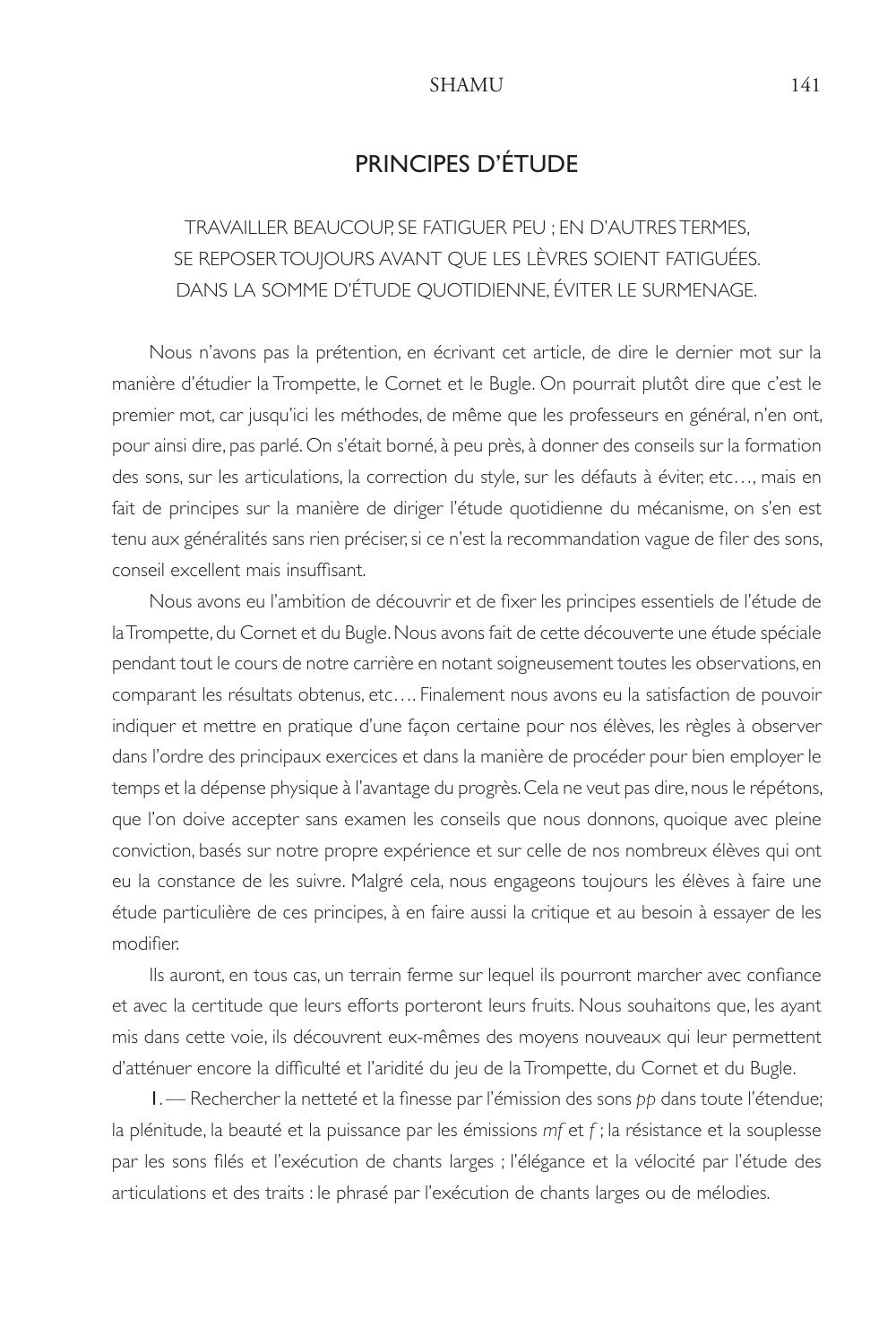**2**. — The pursuit of a beautiful sound contributes greatly to the acquisition of facility. In general, when the sound is beautiful, the high range is easy.

**3**. — The trumpet being a crude instrument by nature, the goal of the student must be to render it gentle, flexible and—in a word—to give it the appearance of ease. That does not exclude power.

**4**. — In study, carefully seek purity of sound, good intonation, fullness, and roundness; regardless of dynamic, cleanness and precision of attack. In effect, study of note emissions and of their quality is most advantageous, above all if one adds the practice of long tones.

**5**. — The talent of the trumpet player does not consist exclusively of the ability to produce high notes, to execute difficult passagework. Nor does it lie in having a pretty sound, style, rhythm, or accurate attacks—not even all of these qualities together. There is still another, indispensable for bringing out these others: lip stamina. This strength can be acquired and preserved only through practice of long tones.

**6**. — In executing a passage that spans a large range, even when it begins in the low register, the lips should be positioned in the mouthpiece in the same manner as if it began with the highest note. The low register can also be produced very well in this disposition, but not the converse. During the execution of the passage, take care to reserve enough power for the finish. To do this, if the passage crescendos, the change in dynamic must be rigorously progressive such that the increase in volume is not exaggerated along the way. This would as a consequence relax the lips, which would no longer have the grip necessary to reach the high notes.

**7**. — A fault common among most students consists of rushing the beginning of every passage, scale, or arpeggio (1). The first two or three notes are generally rushed and do not receive their precise value, such that they are not heard clearly. The resulting problem is detrimental to the clarity of the entire passage, the equilibrium being disrupted. The first notes of every passage should be given at least their full value. The passage thus commenced, the danger of muddling it is avoided, in part.

<sup>(1)</sup> The same fault occurs at the end of ascending scales. The second-to-last note of the passage often rushes into the last and thus loses its value. This fault is brought about by the bad habit of pronouncing *da* on the last note despite having pronounced *ta* on all the others.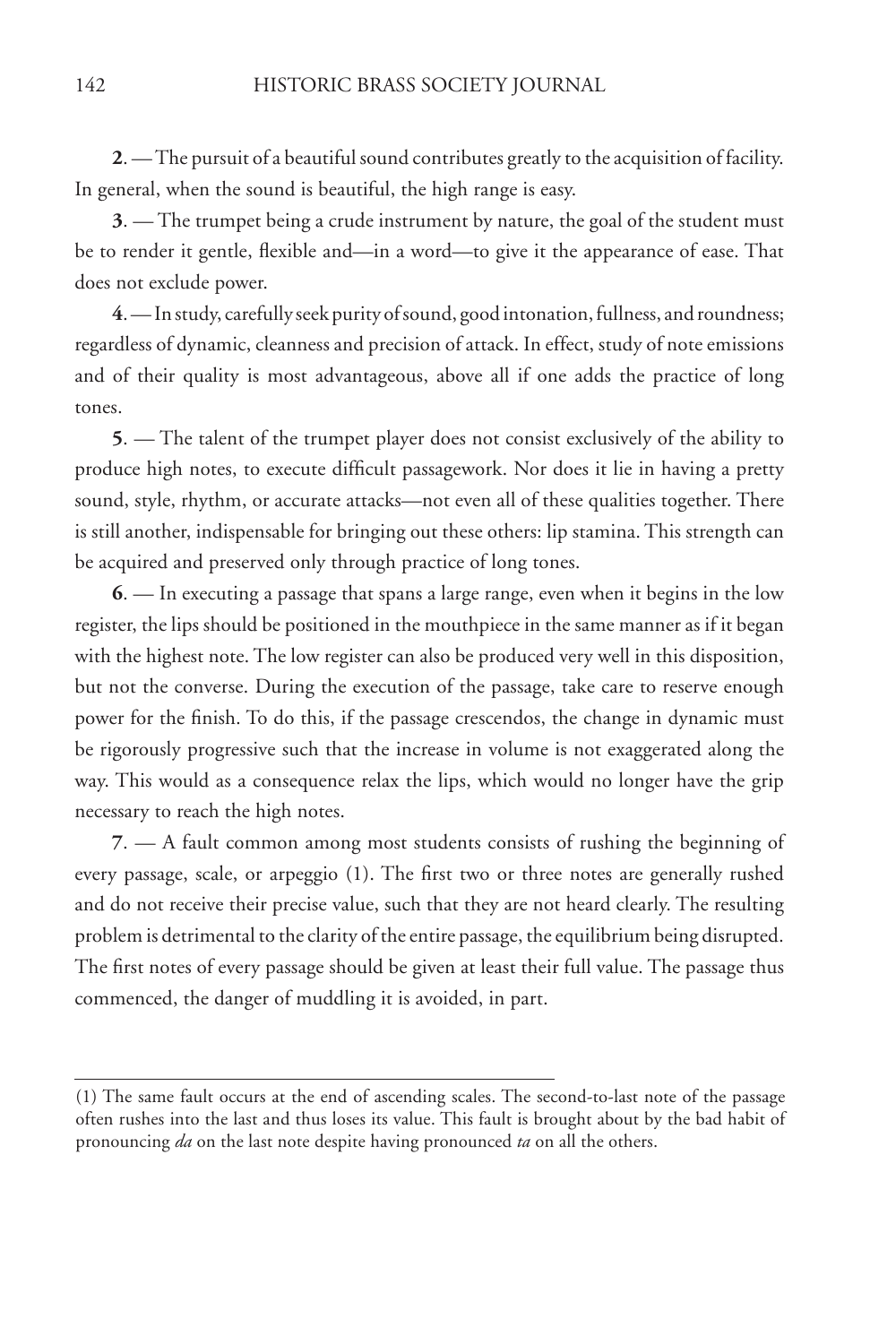2. — La recherche de la beauté du son contribue beaucoup à acquérir la facilité. En général, quand le son est beau, l'aigu est facile.

3. — La Trompette étant un instrument rude de sa nature, le but de l'élève doit être de le rendre doux, souple et, en un mot, de lui donner l'apparence de la facilité. Cela n'exclut pas la puissance.

4. — Rechercher avec soin, dans l'étude, la pureté des sons, leur justesse entre eux, leur plénitude et leur rondeur, quelle que soit leur nuance, la netteté et la précision des émissions. C'est dire que l'étude de l'émission des sons et de leur qualité est la plus profitable, surtout si l'on y joint celle des sons filés.

5. — Le talent d'un trompettiste ne consiste pas exclusivement dans la faculté de pouvoir donner des sons aigus, ni d'exécuter des traits difficultueux, ni d'avoir de jolis sons, du style, du rythme, de la sûreté d'émission, ni même toutes ces qualités réunies. Il en est une autre, indispensable pour les mettre en valeur, c'est la force de résistance des lèvres. Cette force ne s'acquiert et ne se conserve que par l'exercice des sons filés.

6. — Lorsqu'on a à exécuter un trait de grande étendue, il faut toujours, lors même qu'il commence par le grave, disposer ses lèvres dans l'embouchure de la même façon que si le trait commençait par la note aiguë ; le grave s'obtient très bien aussi dans cette disposition, mais il n'y a pas réciprocité. Pendant l'exécution du trait, avoir la prudence de réserver assez de force pour la terminaison. A cet effet il faut, si le trait est en crescendo, qu'il soit rigoureusement progressif afin que le développement du son ne soit pas exagéré dans le parcours, ce qui aurait pour conséquence de relâcher les lèvres qui n'auraient plus le mordant suffisant pour atteindre l'extrême aigu.

7. — Un défaut commun à la plupart des élèves consiste à presser le départ de chaque trait, gamme ou arpège (1). Les deux ou trois premières notes sont généralement précipitées et n'ont pas leur valeur exacte, de sorte qu'elles ne sont pas entendues distinctement, et le trouble qui en résulte nuit à la clarté de tout le trait, l'équilibre étant rompu. On doit donc avoir bien soin de donner aux premières notes de chaque trait, au moins toute leur valeur. Le trait ainsi commencé, le danger de le rater est en partie écarté.

<sup>(1)</sup> Le même défaut a lieu à la terminaison des gammes ascendantes; l'avant-dernière note du trait est souvent précipitée sur la dernière et perd ainsi de sa valeur. Ce défaut est occasionné par la mauvaise habitude de prononcer *da* sur la dernière note alors qu'on a prononcé *ta* sur toutes les autres.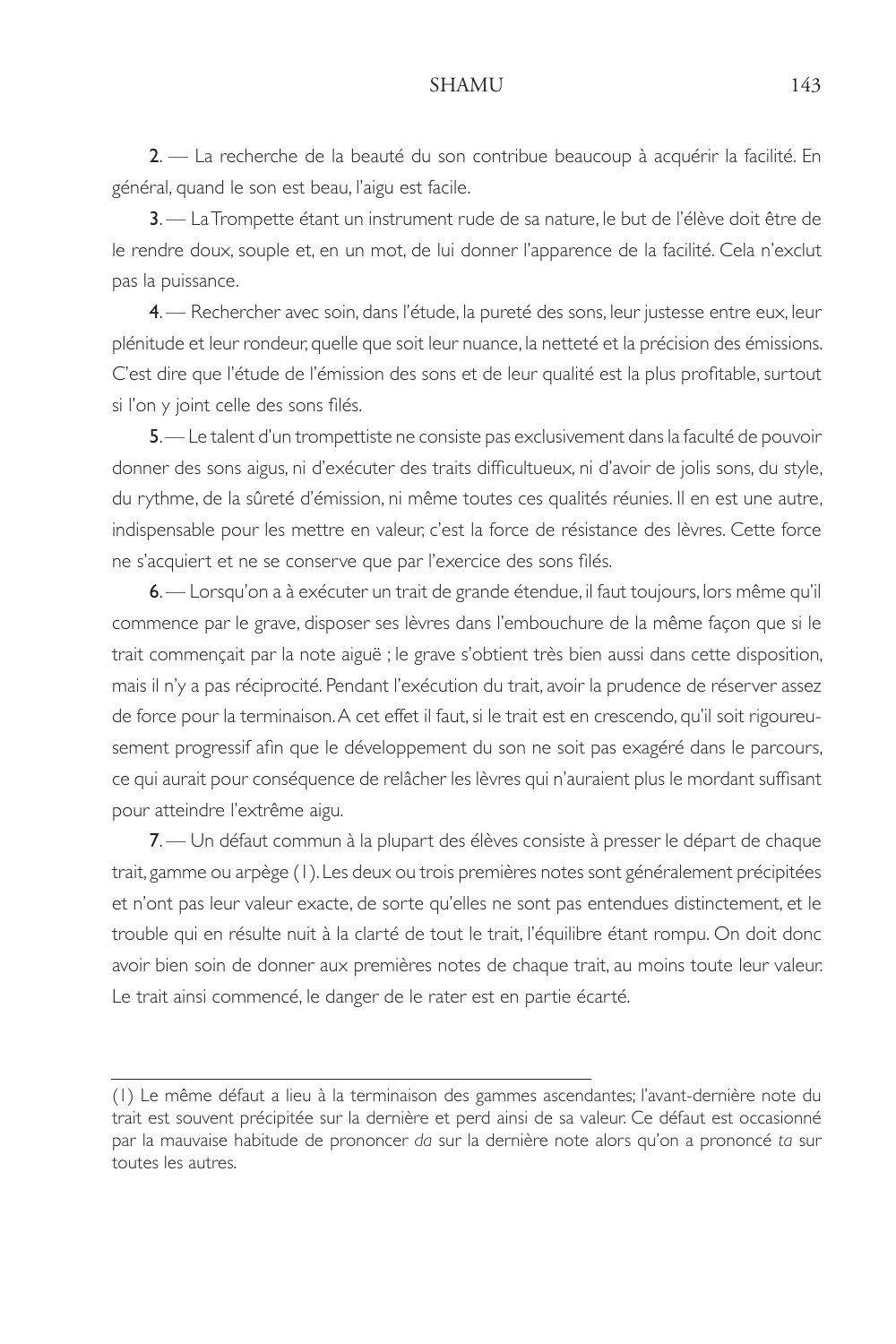**8**. — In a cadenza, when a rapid passage ascends from the low register to the high, it is prudent and tasteful not to start quickly, but to increase in speed as well as dynamic. Moreover, in the low register, fingering is more complicated, connections in slurs are produced less readily and less smoothly, and attacks in articulated passages are less clear—all this said in the context of speed.

**9**. — When a dotted quarter note is followed by an eighth note, one must endeavor to give the eighth its full value.



The same applies to a sixteenth preceded by a dotted eighth.

The inexactitude is all the more jarring when such a sixteenth is followed by other sixteenths. The regularity of the succeeding notes emphasizes the incorrect value of the first.

In certain cases, a sixteenth preceded by a dotted eighth can be executed as a thirty-second note, or even allowed some liberty as to its duration, but rarely in classical music.

When a group of two or four sixteenth notes occurs in a slow, lyrical melody, do not give in to the instinctive temptation to play them too quickly.

**10**. — An eighth note does not always sound for exactly half a beat. It can be played more or less dryly according to the mood or tempo of the passage being performed.

Eighths ordinarily receive their full value in plaintive or sad music, in calm or tranquil tempos.

In passages that express energy and vigor—or simply gaiety—as in lively or animated tempos, eighths generally are not held for their full value; in many cases, they are executed as sixteenth notes followed by sixteenth rests.

By not taking these various situations into account, one runs the risk of expressing the contrary of the composer's intention.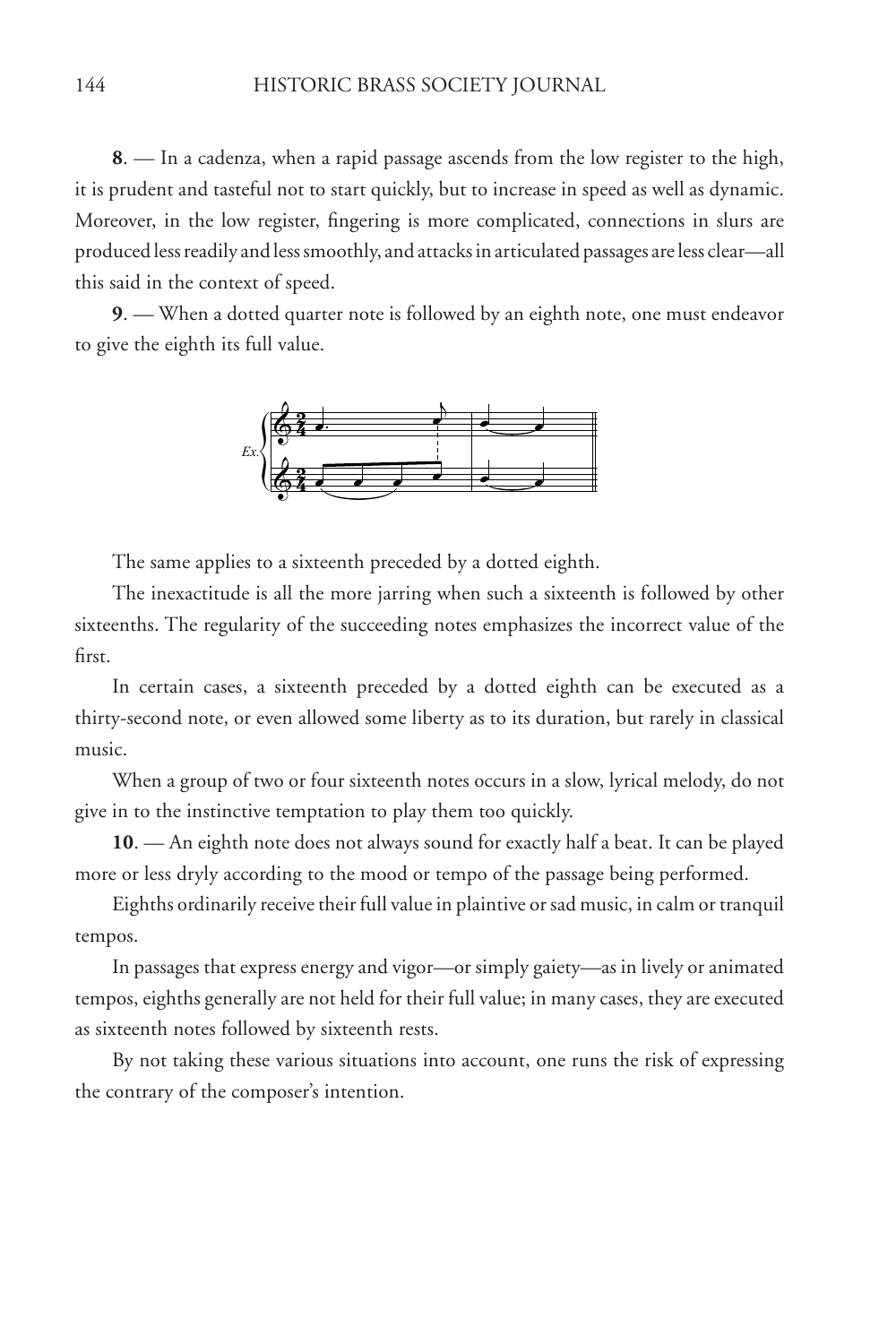8. — Lorsque dans un point d'orgue il y a un trait rapide allant du grave à l'aigu, il est prudent de bon goût de ne pas le commencer avec précipitation et de faire un crescendo de vitesse comme de nuance. De plus, dans le grave le doigté est plus compliqué, les liaisons se font moins bien et avec moins de souplesse si c'est en liés, et les émissions sont moins parfaites si c'est en détaché. Tout ceci dit au sujet de la vitesse.

9. — Quand on a une noire pointée suivie d'une croche, il faut s'appliquer à donner à la croche toute sa valeur.



De même pour la double croche précédée d'une croche pointée.

 L'inexactitude est encore plus choquante quand cette double croche est suivie d'autres doubles croches. La succession étant faite en mesure met plus en évidence le défaut de valeur de la première.

 Il y a des cas où la double croche précédée d'une croche pointée peut s'exécuter comme une triple croche ou bien lui donner une valeur fantaisiste, mais rarement dans la musique classique.

 Lorsqu'un groupe de deux ou de quatre doubles croches fait partie d'un chant large, ne pas céder à la tentation instinctive de les faire trop vite.

10. — La croche n'a pas toujours exactement un demi-temps de sonorité; elle est plus ou moins longue ou plus ou moins sèche selon le sentiment du passage que l'on exécute, comme aussi selon le mouvement.

 Elle a ordinairement toute sa valeur sonore dans les expressions plaintives ou tristes, dans les mouvements calmes, tranquilles.

 Dans les phrases qui expriment l'énergie et la vigueur, ou simplement la gaité, comme dans les mouvements vifs ou animés, les croches ne sont généralement pas tenues toute leur valeur ; dans bien des cas elles sont exécutées comme des doubles croches suivies de quarts de soupirs.

 Si l'on ne tient pas compte de ces diverses situations, on est exposé à donner une expression contraire à celle qu'a voulue l'auteur.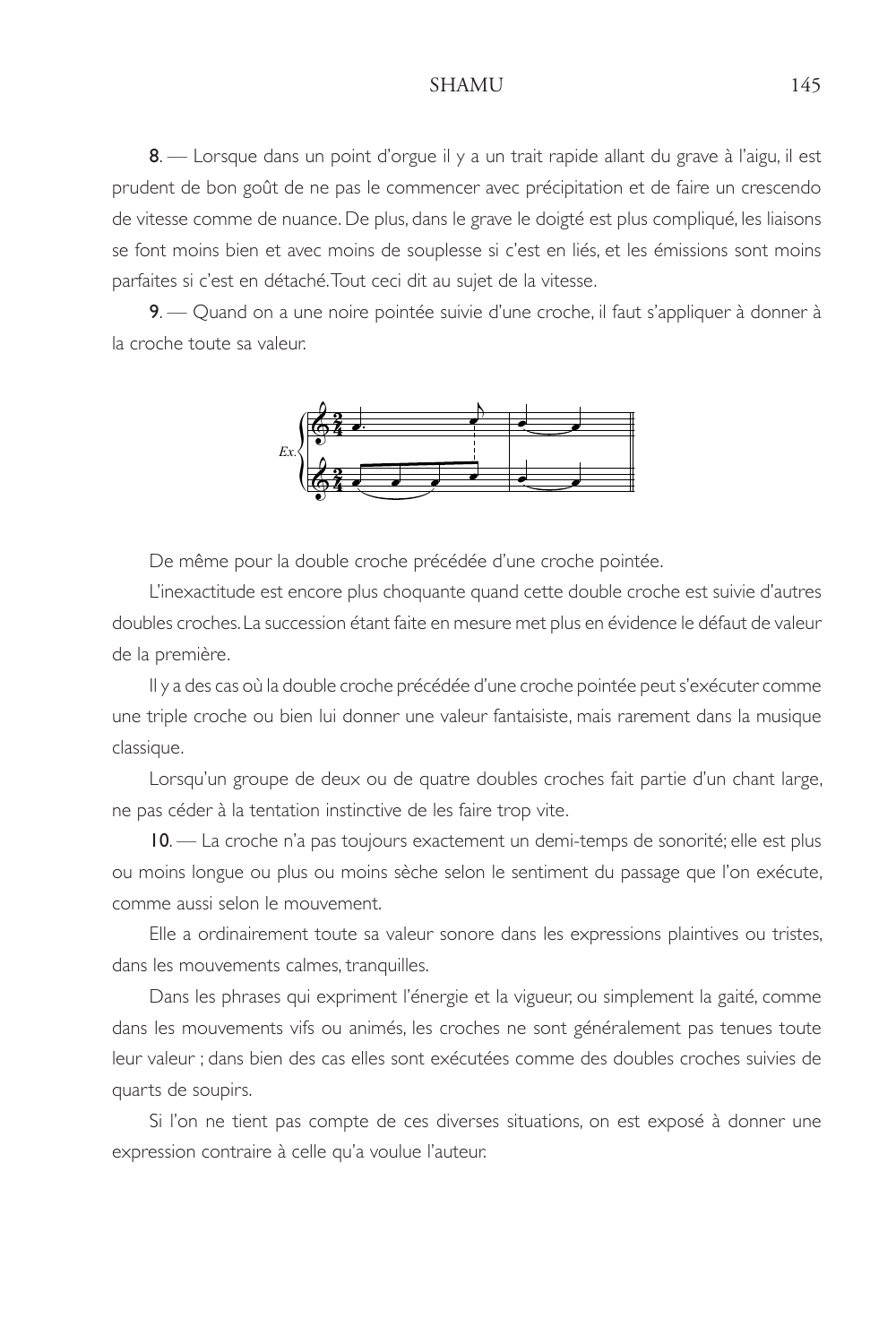**11**. — The fault of swelling notes  $\sum_{doua}$   $\sum_{doua}$   $\sum_{doua}$  —although less widespread than in the past—still exists, not only among amateurs but even among some professionals. In the pretext of adding charm to the playing, such players attempt to give each note an oval or conical shape, obtaining the detestable result mentioned above or the following,  *doua doua doua*

Series of slurred notes are not exempt from this problem. One frequently hears:



To avoid this fault, think of imitating the organ or imagine playing a keyed woodwind instrument such as a flute or clarinet. The difficulty lies in managing to deemphasize the action of the pistons—assuredly heavier and more ungainly than that of woodwind keys—but with care, satisfying results can be obtained nonetheless. To do this, the sound must be well supported so that it carries from one note to the next without interruption, not diminishing on each note so that it must be increased at the next one.

**12**. — In series of notes, also avoid making unjustified changes in the syllables used for articulation. Cornetists and trumpeters are not alone in sometimes playing  $\overline{\phi}$ **c** :  $\overline{\phi}$  =  $\overline{\phi}$  =  $\overline{\phi}$  =  $\overline{\phi}$  =  $\overline{\phi}$  =  $\overline{\phi}$  = The syllable *da*  $\frac{1}{\sqrt[n]{\frac{1}{\sqrt[n]{\frac{1}{\sqrt[n]{\frac{1}{\sqrt[n]{\frac{1}{\sqrt[n]{\frac{1}{\sqrt[n]{\frac{1}{\sqrt[n]{\frac{1}{\sqrt[n]{\frac{1}{\sqrt[n]{\frac{1}{\sqrt[n]{\frac{1}{\sqrt[n]{\frac{1}{\sqrt[n]{\frac{1}{\sqrt[n]{\frac{1}{\sqrt[n]{\frac{1}{\sqrt[n]{\frac{1}{\sqrt[n]{\frac{1}{\sqrt[n]{\frac{1}{\sqrt[n]{\frac{1}{\sqrt[n]{\frac{1}{\sqrt[n]{\frac{1}{\sqrt[n]{\frac{1}{\sqrt[n]{\frac{1}{\sqrt[n]{\frac{1}{\sqrt[n]{\frac{1$ of softness or hardness. In no case should one change syllable during successions of notes that must be equal in expression and dynamic. The same observation could also be made with respect to notes of unequal value.  $\text{Ex.}:$   $\bigoplus$   $\mathbf{c}$   $\bigoplus$   $\bigoplus$   $\bigoplus$   $\bigoplus$   $\bigoplus$   $\bigoplus$   $\bigoplus$   $\bigoplus$   $\bigoplus$   $\bigoplus$   $\bigoplus$   $\bigoplus$   $\bigoplus$   $\bigoplus$   $\bigoplus$   $\bigoplus$   $\bigoplus$   $\bigoplus$   $\bigoplus$   $\bigoplus$   $\bigoplus$   $\bigoplus$   $\bigoplus$   $\bigoplus$   $\bigoplus$   $\bigoplus$   $\bigoplus$   $\bigoplus$   $\leftarrow$   $\leftarrow$   $\leftarrow$   $\leftarrow$  or even

 $\sum_{t}^{t}$  *ta ta da ta da is* flawed because it brings out the sixteenths too much while deemphasizing the notes on the beat. What is more, it tends to transform the sixteenths into thirty-seconds. In effect, this articulation is good only in fast passages—specifically, for playing thirty-second notes or for very lively tempos.

**13**. — Anything that poses difficulties must first be practiced in a moderate or even slow tempo, and not sped up until its execution is perfect. This is the best way to avoid mistakes. In a moderate or slow tempo, inequalities in the fullness and dynamics of notes, their faults in cleanness of attack, of intonation—all imperfections—are much better distinguished and can be remedied more easily. But above all, it should not be forgotten that the manner of execution in the moderate or slow tempo must be exactly the same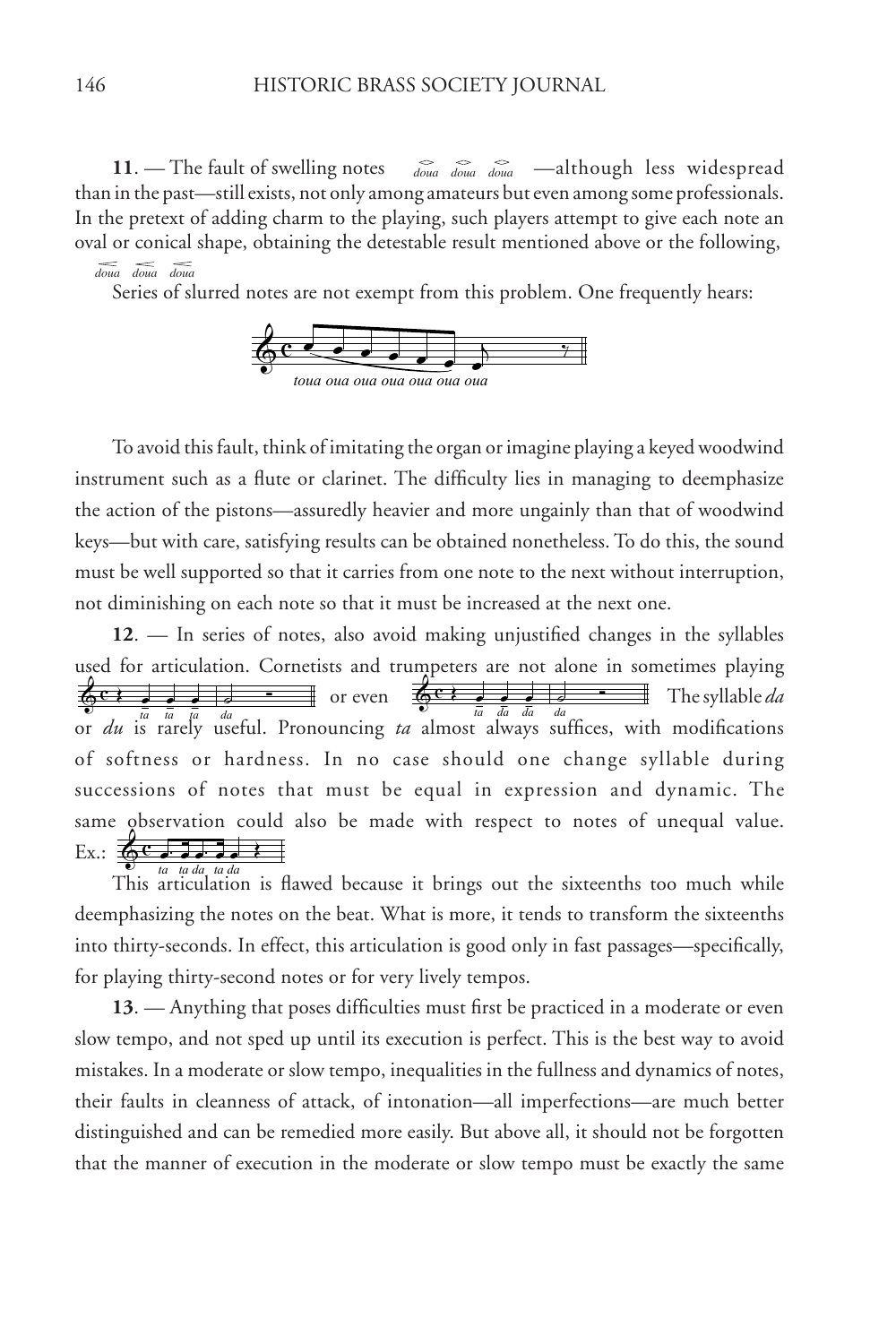$11.$  Le défaut de pousser les sons  $\frac{1}{4}$   $\frac{1}{4}$   $\frac{1}{4}$  quoique moins répandu qu'autrefois, existe encore, non seulement chez les amateurs mais même chez quelques professionnels. Sous prétexte de donner plus de charme au jeu on veut donner à chaque note une forme ovale ou conique et on obtient le détestable résultat ci-dessus ou celui-ci  *doua doua doua doua doua doua*

 Les suites de notes liées ne sont pas exemptes de cette faute et on entend fréquemment ceci :



 Pour éviter ce défaut, il faut penser à imiter l'orgue ou supposer que l'on joue d'un instrument à clés et à trous comme la Flûte ou la Clarinette. La difficulté c'est d'arriver à dissimuler le fonctionnement des pistons, fonctionnement plus lourd et plus défectueux assurément que celui des clés, mais, avec du soin, on peut obtenir un résultat satisfaisant. Il faut pour cela, avoir le son bien tendu pour qu'il passe d'une note à l'autre sans interruption et qu'il ne soit pas diminué sur chaque note pour ne pas avoir à l'augmenter à la note suivante.

12. — Eviter aussi, dans les successions, des changements de syllabes d'articulation que rien ne justifie. Les Cornettistes et les Trompettistes ne sont pas les seuls des instrumentistes qui font quelquefois  $\frac{1}{6}$  La syllabe *da* ou *du* est rarement utile. La prononciation *ta* % *ta* % *ta* % *da ta* suffit presque toujours avec ses modifications de douceur ou de dureté. En aucun cas ill ne faut changer la prononciation dans les successions de notes qui doivent etre égales en expression et en nuance. La même observation peut se fair aussi dans les notes de valeur inégale. Ex. :  $\overline{\mathbf{G}^{\mathbf{c}}}$  Cette articulation est défectueuse parce qu'elle met trop en dehors les doubles croches *ta ta da ta da* #! # #! # # \$ % % & & & &  $\overline{\phantom{a}}$  $\overline{\phantom{a}}$  $\overline{\phantom{a}}$  $\equiv$  ou encore  $\overline{e}$  $\sum_{i=1}^{n}$  **d**  $\sum_{i=1}^{n}$  **d**  $\sum_{i=1}^{n}$  **d**  $\sum_{i=1}^{n}$  **d**  $\sum_{i=1}^{n}$  **d**  $\sum_{i=1}^{n}$  **d**  $\sum_{i=1}^{n}$  **d**  $\sum_{i=1}^{n}$  **d**  $\sum_{i=1}^{n}$  **d**  $\sum_{i=1}^{n}$  **d**  $\sum_{i=1}^{n}$  **d**  $\sum_{i=1}^{n}$  **d**  $\sum_{i=1}^{n}$  **d**  $\frac{a}{\sqrt{a^2 + b^2}}$  La syllabe da ou du est rare

et affaiblit les notes des temps forts. De plus elle tend à transformer les doubles croches en triples croches. Cette prononciation n'est bonne, en effet, que pour la vélocité, c'est-à-dire pour les triples croches ou pour les mouvements très vifs.

13. — Tout ce qui est difficultueux doit être travaillé d'abord dans un mouvement modéré ou même lent, et n'augmenter la vitesse que lorsque l'exécution est parfaite, c'est le meilleur moyen d'éviter les accidents. Dans le mouvement modéré ou lent, les inégalités d'ampleur des sons et de leur nuance, leurs défauts de netteté d'émission, de justesse, toutes les imperfections se distinguent beaucoup mieux et l'on peut plus aisément y remédier. Mais surtout, il ne faut pas l'oublier, la manière d'exécuter doit être exactement la même dans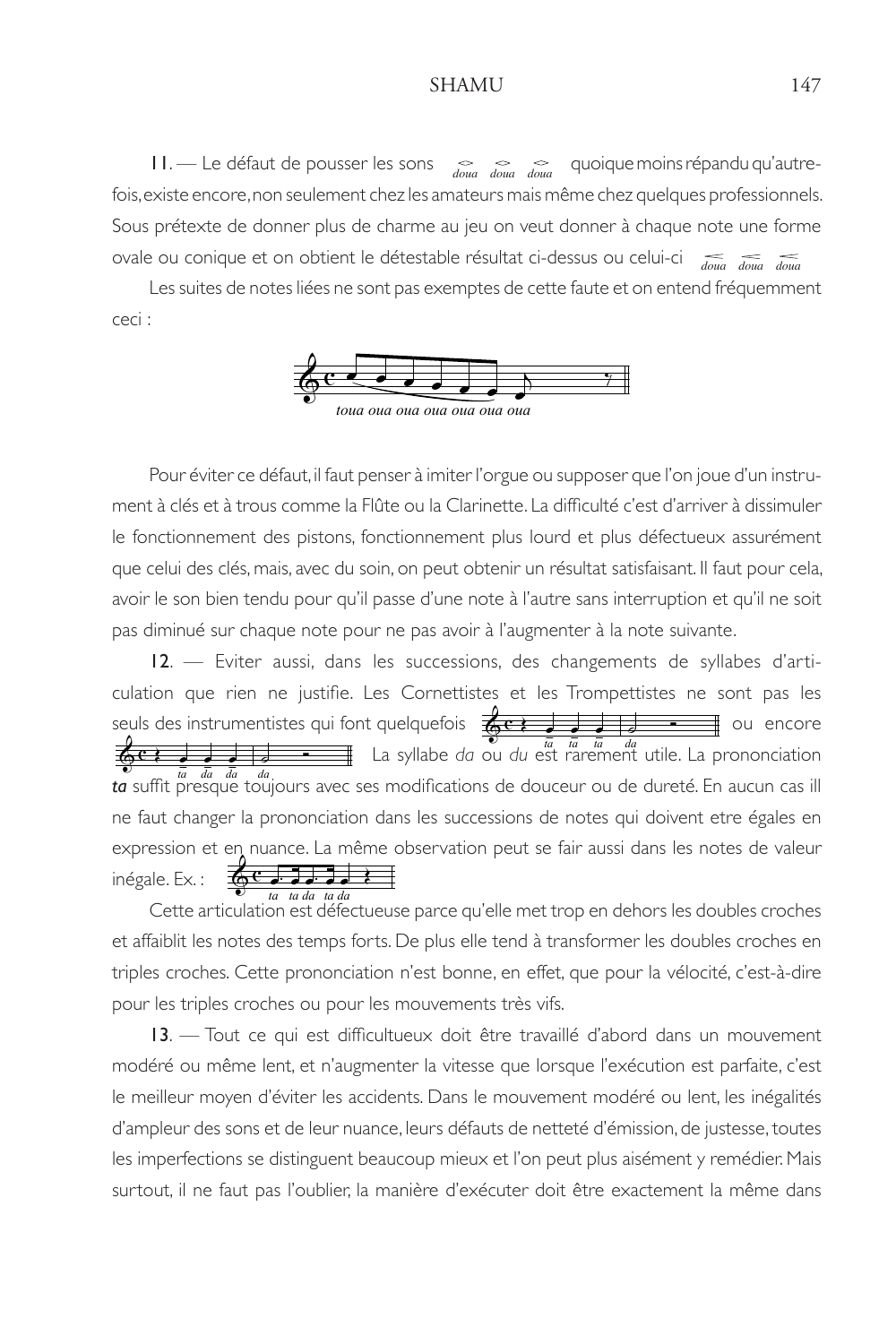as in the fast, that is to say, if the execution demands gentle portato articulations and flexibility, one must practice accordingly in the slow tempo, or else the passage will remain heavy and hard.

In other words, the attacks must be just as light in the slow or moderate tempo as when executed up to speed; not more martelé (2) and just as connected to one another, that is to say, without more separation (3).



**14**. — Everything that does not pose some sort of difficulty should be excluded from practice. The least breath should not be dispensed without a clear and reasoned purpose. That said, difficulty lies not only in fast runs or in the production of high notes, but also in the sound's quality, intonation, flexibility, shape, degree of intensity, expressiveness—as well as in interpretation.

**15**. — Thought or imagination having a great influence on the quality of the sound, it ought to be conceptualized projecting afar, regardless of dynamic; imagine playing to far-away listeners, instead of trying to make it ring out [right] around yourself, which produces hollow, nasal tones.

The first concept brings the lips forward—the favorable position—the second makes them pull back.

Aim constantly to fill the tube with a pure, generous, fat, and brilliant sound.

**16**. — Do not end a practice session without still being able to play a scale easily (advanced players). If you are no longer able to do this, it means that you have overdone it during the session. In this case, restore flexibility to the lips with a shortened emissions routine (warm-down).

**17**. — The greater the daily exertion of the lips, the greater the amount of time spent warming them up (*pp* response drills).

<sup>(2)</sup> This recommendation is very important.

<sup>(3)</sup> In slow or moderate tempos, this type of articulation can be called *louré sans accent*.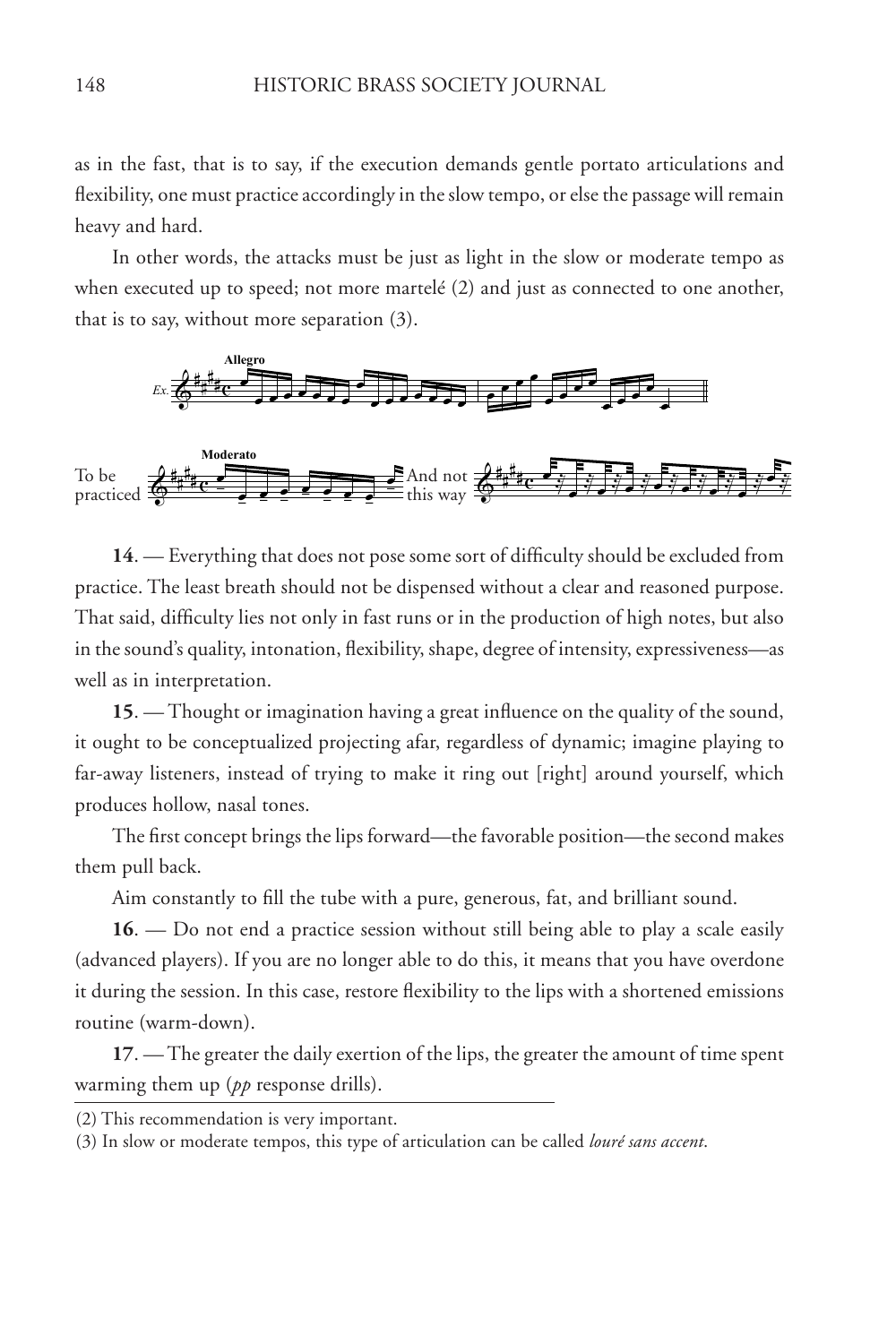le mouvement modéré ou lent que dans le mouvement vif, c'est-à-dire que si l'exécution demande des détachés dans le son et de la souplesse, il faut agir de même pendant l'étude en mouvement lent, sinon le trait restera lourd et dur.

 En d'autres termes, il faut que les émissions des sons soient aussi légères dans l'étude en mouvement lent ou modéré qu'elles doivent l'être dans l'exécution en mouvement vif; pas plus martelées (2) et aussi allongées les unes vers les autres, c'est-à-dire sans plus de séparation (3).





14. — Tout ce qui ne présente pas un genre de difficulté doit être exclu de l'exercice. Le moindre souffle ne doit être dépensé que dans un but médité et délibéré. Toutefois, la difficulté ne réside pas seulement dans les traits de vélocité, ni dans l'émission des notes aiguës, mais aussi dans la qualité des sons, leur justesse, leur souplesse, leur forme, leur degré d'intensité, leur expression, ainsi que dans l'interprétation.

15. — La pensée ou l'imagination ayant une grande influence sur la qualité du son, il faut avoir l'idée de le porter au loin, dans quelque nuance que ce soit; supposer que l'on joue pour des auditeurs éloignés, au lieu de chercher à le faire éclater autour de soi, ce qui donne des sons creux et nasillards.

 La première supposition provoque la direction des lèvres en avant, attitude favorable, et la deuxième les fait reculer.

Avoir constamment le désir de remplir le tube d'un son pur, généreux, gras et brillant.

16. — Ne pas terminer une séance d'étude sans s'assurer que l'on peut faire encore une gamme avec facilité (ceci pour ceux qui sont déjà avancés). Si l'on ne le peut plus, c'est qu'on a trop insisté dans la séance. Dans ce cas, assouplir de nouveau les lèvres par un exercice abrégé d'émissions (préparation).

17. — Plus la fatigue quotidienne des lèvres est grande, plus est long le travail préparatoire des lèvres (les émissions *pp*.)

<sup>(2)</sup> Cette recommandation est d'une très grande importance.

<sup>(3)</sup> Dans les mouvements lents ou modérés, ce genre d'exécution peut s'appeler le *lourré* [sic] *sans accent.*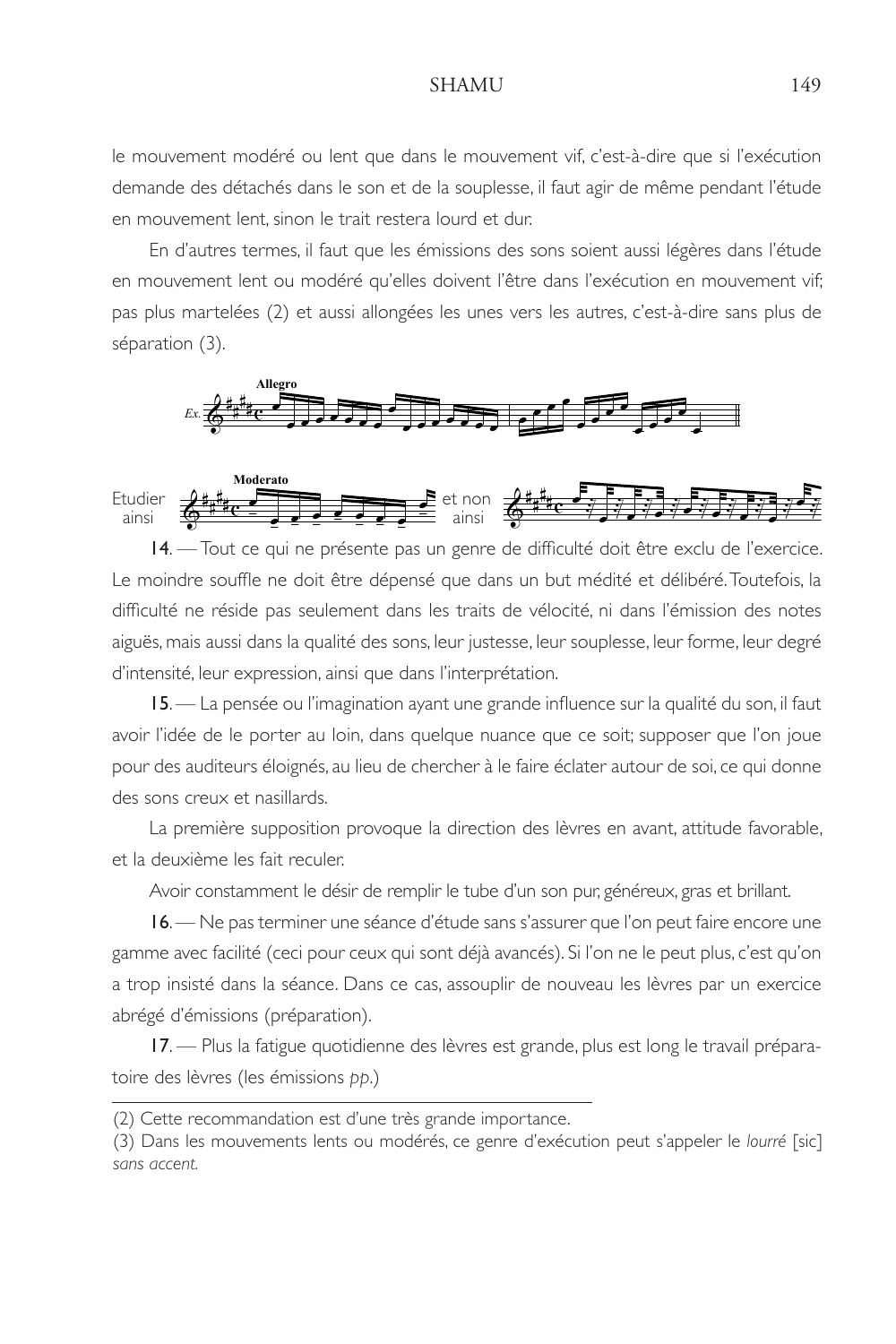**18**. — Do not continue to play when poor response is perceived as a result of lip fatigue. Remove the instrument from the mouth momentarily.

**19**. — When working on a piece, at the first sign of a problem of technique, stop and practice using the system employed for emission study. Namely, repeat the difficult passage as many times as necessary to make an improvement, inserting a silence or rest on average three times as long as the passage between each repetition—keeping the mouthpiece off the lips. After this, the piece can be continued until a new difficulty presents itself, at which time the process is repeated.

**20**. — Practice consists of balancing our weaknesses with our natural gifts.

**21**. — Certain exercises appear useless or ridiculous in the eyes of those who have never been part of a large orchestra and are unacquainted with all the requirements thereof—who do not know that the things that appear most simple are often in reality the most difficult and perilous.

**22**. — The most important study—that which should serve as a guide to all others—is that of oneself: physical means, aptitudes, natural skills—in short, one's strengths and weaknesses. From this measure can be deduced as precisely as possible how to direct all technical study. Much wasted time can be avoided by determining (if not exactly, at least closely) the type of practice that must receive a greater share [of attention].

**23**. — When we encounter an apparently insurmountable difficulty, it is because we have practiced it poorly or insufficiently. It could also be said simply that we have not practiced enough, because even when going about things poorly, persistence overcomes all obstacles. With time persistence sets us on the right path, that is, to the discovery of the necessary type of study. Thus in the absence of sure direction—which would evidently save time and physical effort—perseverance brings about final and certain results.

**24**. — The degree of perfectibility of an instrumentalist depends uniquely on his or her taste, and will to satisfy it.

**25**. — Insufficient practice results in a lack of power and stamina; overwork causes poor flexibility. Extreme fatigue is also a cause of weakness.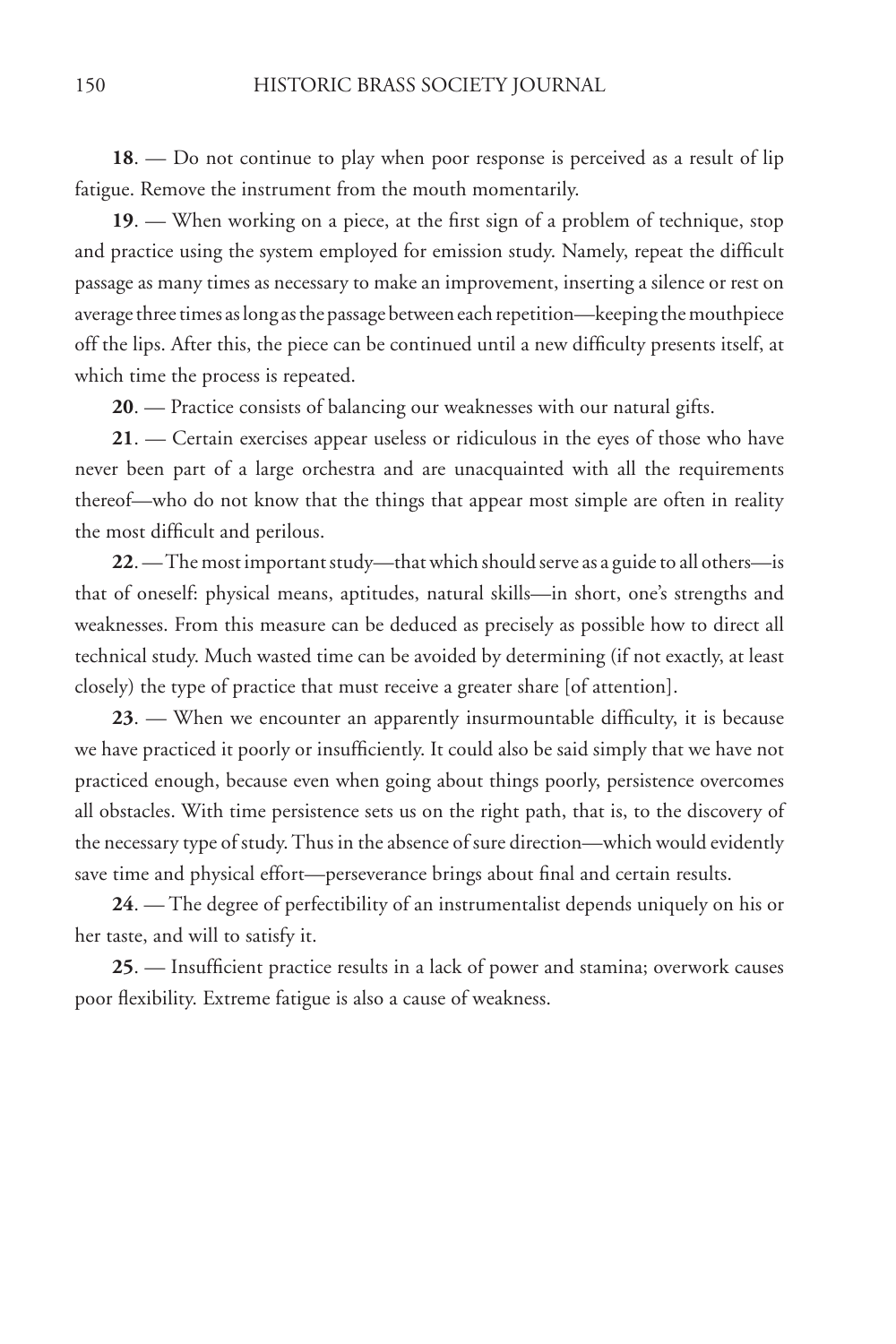18. — On ne doit pas continuer de jouer quand on sent une défectuosité des émissions provenant de la fatigue des lèvres. Retirer un instant l'instrument de la bouche.

19. — Quand on travaille un morceau, il faut, à la première difficulté de mécanisme que l'on rencontre, s'y arrêter et y pratiquer le système employé pour l'étude de l'émission, c'est-à-dire répéter le fragment difficile autant de fois qu'il est nécessaire pour obtenir une amélioration, mais en intercalant, entre chaque répétition, un silence ou repos d'une durée moyenne d'environ trois fois celle du fragment, ayant l'embouchure hors des lèvres; après quoi on continue le morceau jusqu'à ce qu'une nouvelle difficulté se présente pour agir de même.

20. — Le travail consiste à équilibrer nos facultés plus faibles avec celles dont la nature nous a mieux doués.

21. — Certains exercices paraissent inutiles ou ridicules aux yeux de ceux qui n'ont jamais fait partie d'un grand orchestre et n'en connaissent pas toutes les exigences ; qui ne savent pas que les choses les plus simples en apparence sont souvent les plus difficiles et les plus dangereuses en réalité.

22. — L'étude la plus importante, celle qui doit servir de guide à toutes les autres, est celle de soi-même, de ses moyens physiques, de ses aptitudes, de ses facilités naturelles, en un mot de ses points forts et de ses points faibles. De cette étude on déduit le plus exactement possible la direction à donner à l'étude de tout le mécanisme et on évite beaucoup de perte de temps en déterminant, sinon exactement, du moins d'une façon plus approchante, le genre de travail auquel il faut donner une plus grande part.

23. — Quand on éprouve une difficulté d'apparence insurmontable, c'est qu'on l'a mal ou insuffisamment travaillée, on pourrait même dire simplement pas assez travaillée, car même en s'y prenant mal, l'insistance finit toujours par triompher de toutes les résistances ; avec le temps elle conduit dans la bonne voie, c'est-à-dire à la découverte du genre d'étude nécessaire. Donc à défaut de guide sûr, ce qui serait évidemment une économie de temps et de dépenses physiques, la persévérance aboutit au résultat final et certain.

24. — Le degré de perfectibilité d'un instrumentiste dépend uniquement de son goût et de sa volonté à le satisfaire.

25. — Si l'on ne travaille pas assez, on manque de force et de résistance ; si l'on travaille trop, on manque de souplesse. L'extrême fatigue est aussi une cause de faiblesse.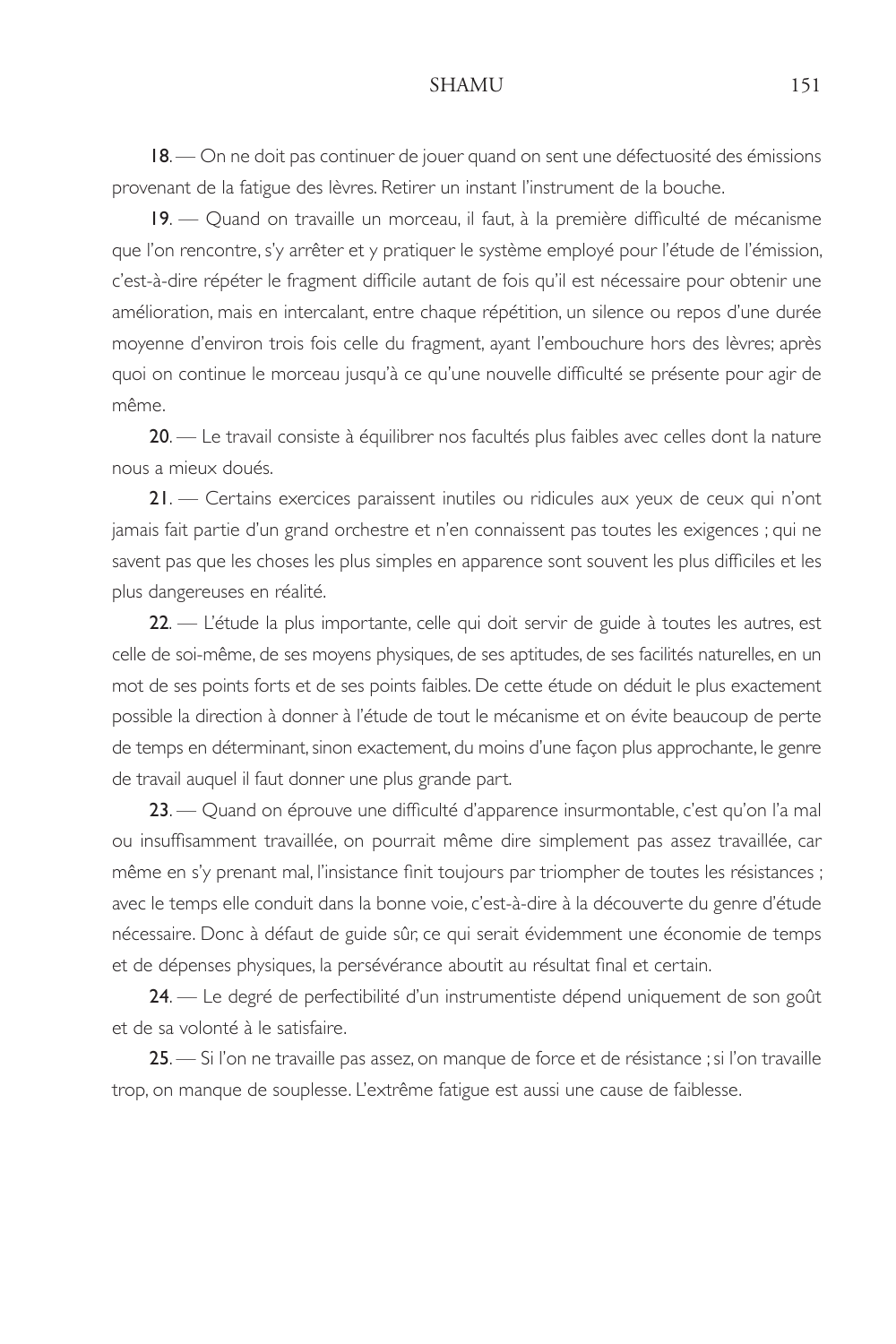**26**. — During practice sessions, one should constantly monitor the condition of the lips, to be able to seize upon the precise moment when playing one more note would compromise their facility, their flexibility, and the result acquired. With careful observation this instant can be readily distinguished. Taking it into account, surprising improvement and progress occur.

**27**. — One of the main obstacles to progress results from an instinctive laziness that pushes aside real difficulties in favor of spending time on the superficial or enjoyable. Ex.: In practicing a piece, we generally make mistakes in the more difficult or perilous passages the first time. We play them again. Then as soon as we succeed one time, more or less, we go on. Often we do not even wait to be able to execute them irreproachably and we hope that by repeatedly playing through the entire piece, it will end up going fine. The result can sometimes be achieved this way, but at the price of much time lost and energy wasted—time that, on so many occasions, could have been better used.

Therefore, look carefully at anything that presents technical problems, with the firm will to attack it and vanquish it; not by violence or brutality, but by patience and perseverance, however intransigent it may be.

**28**. — It is of prime importance to begin daily practice only after having assured that the lips are ready for different attacks in three registers: low, middle, and high (4); and in three dynamics: *pp*, *mf*, and *ff*.

**29**. — Avoid overworking the lips approaching a major performance. The day of the performance, confine practice to *pp* and *f* response exercises—avoiding excess. Reserve endurance practice for days without heavy performance responsibilities.

**30**. — Before playing anything whatsoever, warm up the lips by means of several isolated, gentle attacks when it is possible.

<sup>(4)</sup> Those accustomed to playing in the high register; others should limit themselves to whatever range they can reasonably attain everyday without unduly stressing the lips.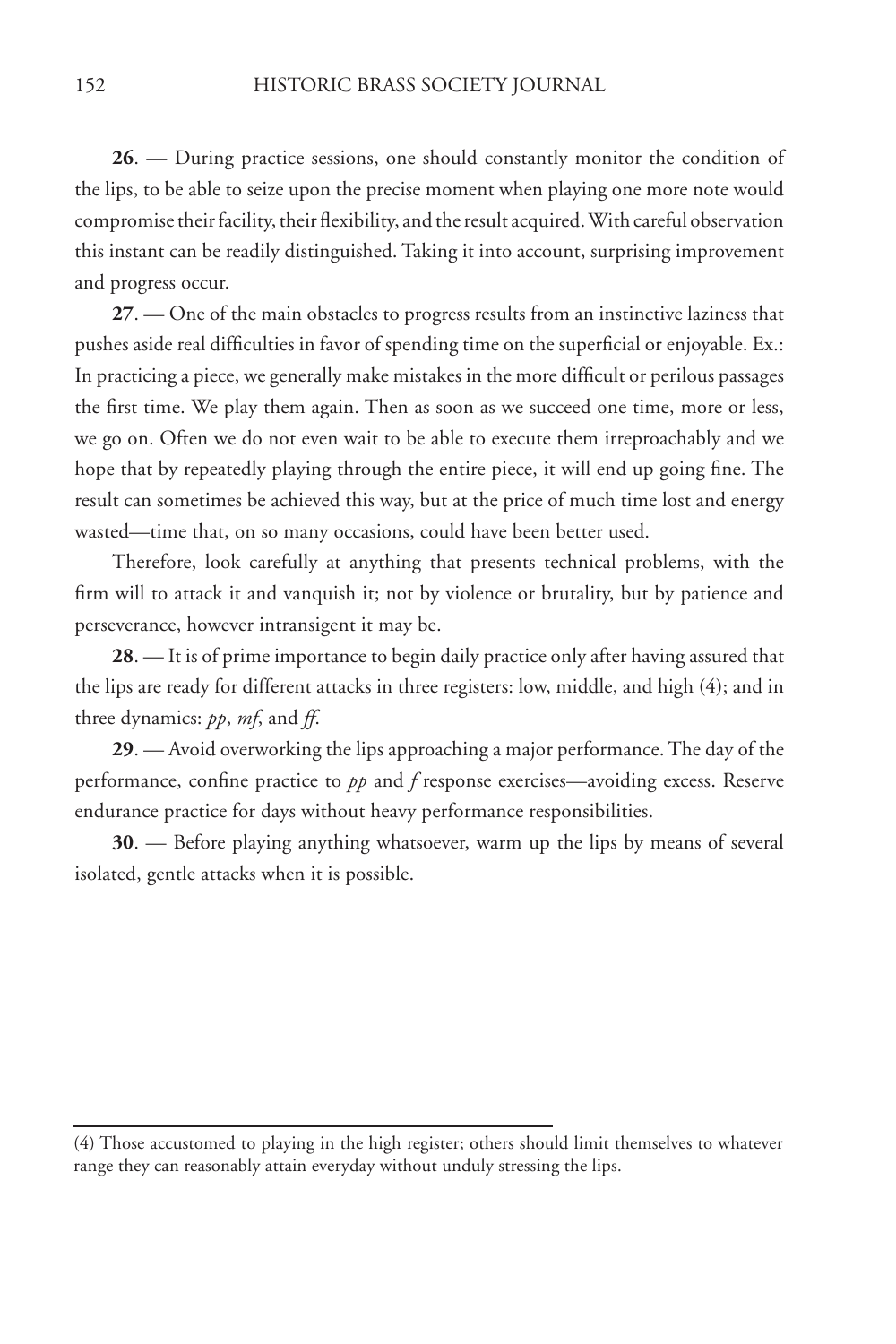26. — Pendant les séances d'étude, on doit constamment surveiller l'état des lèvres au point de saisir le moment précis où une note de plus compromettrait leurs facultés, leur souplesse et le résultat acquis. Avec une observation attentive cet instant se distingue très bien et, si l'on en tient compte, l'amélioration et le progrès s'opèrent d'une façon surprenante.

27. - Un des principaux obstacles au progrès est celui qui résulte d'une paresse instinctive qui fait fuir les difficultés réelles pour ne s'attacher qu'au genre à effet ou agréable. Ex. : On étudie un morceau qui contient des passages plus difficiles ou plus dangereux ; ces passages que l'on rate généralement la première fois, on les rejoue et dès qu'on les a réussis une fois à peu près, on passe outre. Souvent même on n'attend pas de pouvoir les exécuter irréprochablement, et l'on compte qu'à force de rejouer le morceau dans son entier, il finira par bien aller. On peut parfois arriver à atteindre ainsi le résultat, mais au prix de beaucoup de temps perdu et de forces gaspillées que l'on aurait tant d'occasions de mieux employer.

On doit donc chercher avec soin tout ce qui présente une difficulté mécanique, avec la ferme volonté de l'attaquer et de la vaincre, non par la violence et la brutalité, mais par la patience et la persévérance, quelle que soit sa résistance.

28. — Il est de première nécessité de ne commencer l'étude quotidienne proprement dite qu'après s'être assuré que les lèvres sont prêtes pour les différentes émissions de sons dans les trois registres (4) : grave, médium et aigu, et dans les trois nuances *pp*, *mf* et *ff*.

29. - Eviter le surmenage des lèvres à l'approche d'une épreuve. Le jour de l'épreuve, se borner à l'exercice des émissions *pp* et *f*. Le tout sans excès. On réserve l'étude de la résistance pour les jours où l'on n'a pas une trop grande responsabilité en public.

30. — Avant de jouer quoi que ce soit, préparer les lèvres au moyen de quelques émissions séparées lorsque c'est possible.

<sup>(4)</sup> Ceux qui possèdent habituellement l'aigu; les autres doivent se limiter à l'étendue qu'ils peuvent raisonnablement atteindre tous les jours sans effort de lèvres excessif.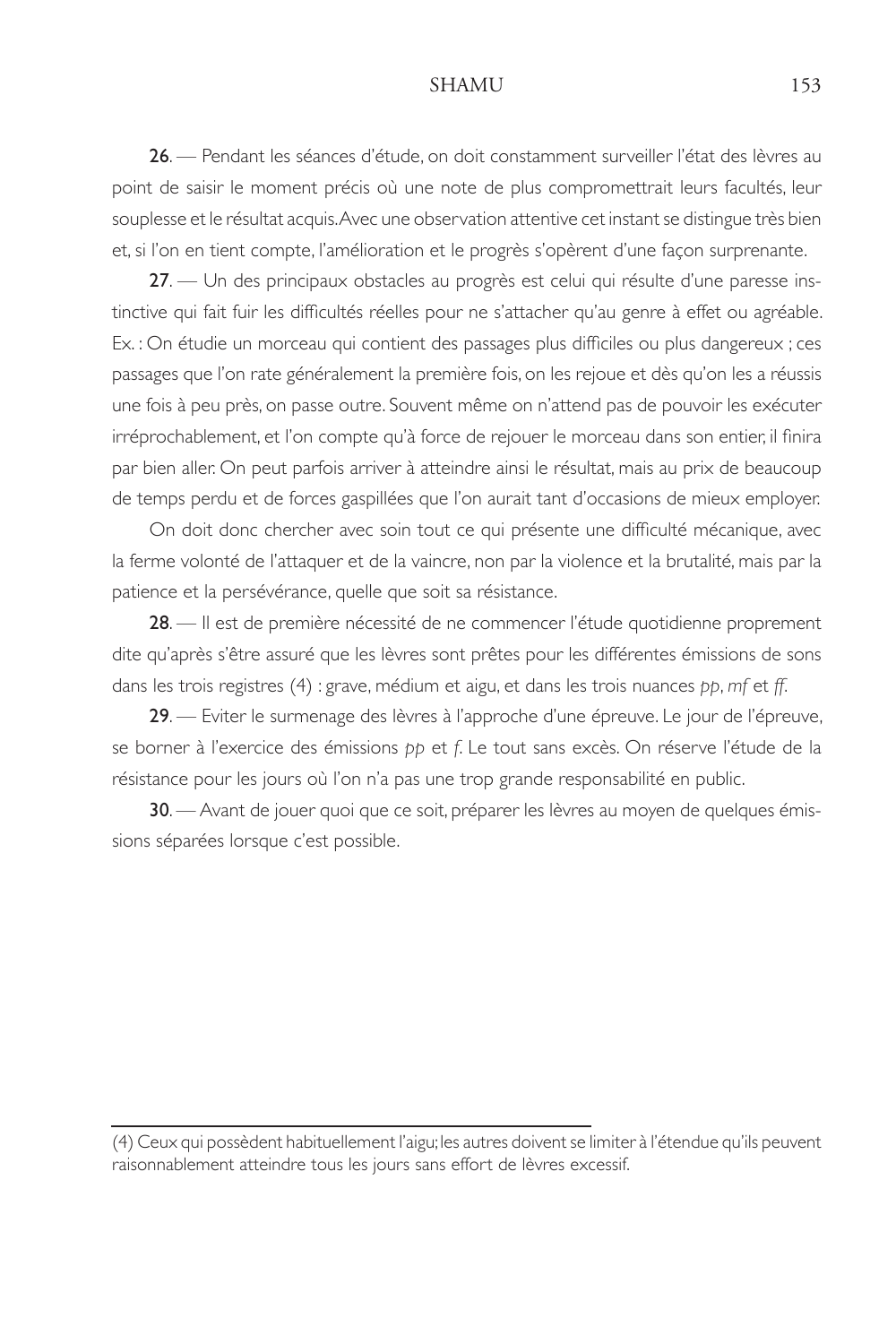*I am very grateful to Stewart Carter, Howard Weiner, and the anonymous referees of the Historic Brass Society Journal for their helpful comments; to Thomas Peattie, Margaret Samu, and John Mathew for their comments on earlier versions of this article; to Catherine Larget-Caplan for proofreading the French transcriptions; and particularly to Howard Georgi for extending the Resident Associateship at Harvard University's Leverett House, without which my research on Merri Franquin would not have been possible. All translations appearing in this article and its appendix are mine.*

*Geoffrey Shamu studied trumpet in Paris with Pierre Thibaud, who introduced him to the teachings of Merri Franquin, while on a Paine Traveling Fellowship from Harvard University and a Woolley Fellowship from the Fondation des États-Unis. He earned a D.M.A. from Boston University. A founding member of the Riverside Brass of Boston, he performs regularly as a soloist and with ensembles in New England. He has taught at Boston University and Harvard University, and currently leads the trumpet studio at the Community Music Center of Boston, where he also serves as Chair of the Department of Winds, Brass, and Percussion.*

### **NOTES**

<sup>1</sup> "J'emporterai … dans ma retraite la grande satisfaction, ayant été nommé professeur d'une classe qui était au dessous de tout et la risée du Conservatoire, de l'avoir élevée au premier rang des classes d'instruments par un grand dévouement et des sacrifices de toutes natures, d'avoir créer des principes d'étude inexistants jusque là, de les avoir insérés dans une méthode, et dont tout les professionnels des instruments de cuivre s'inspirent et pratique aujourd'hui." Merri Franquin to the Director of the Paris Conservatory (Henri Rabaud), 12 July 1925, letter in the faculty file (*dossier de professeur*) of Merri Franquin, Paris Conservatory Archive Collection, No. AJ<sup>37</sup> 69 51-2, French National Archives, Paris.

<sup>2</sup> When writing this letter, Merri Franquin may have known that the Director of the Conservatory had suggested him recently for nomination as a candidate for the Legion of Honor. A letter confirming receipt of the recommendation for nomination can be found in Franquin's faculty file. Letter dated 6 April 1925 from the Director of the Ministry of Fine Arts to the Director of the Paris Conservatory in the faculty file of Merri Franquin, Paris Conservatory Archive Collection, No. AJ<sup>37</sup> 69 9, French National Archives, Paris.

 $3$  Sometimes called "low" trumpets, the description "large" has been adopted here. This provides a more logical contrast to the "small" (*petit*) trumpets ushered in by Franquin and his contemporaries. Although the early trumpets possessed a fundamental tone in the octave below that of their modern equivalents, they performed in the same (high) tessitura. A year-by-year account of the repertoire used at the competitions for prizes at the Conservatory can be found in Constant Pierre, *Le Conservatoire national de musique et de déclamation: documents historiques et administratifs, recueillis ou reconstitués par Constant Pierre, Sous-chef du Secrétariat, Lauréat de L'Institut* (Paris: Imprimerie Nationale, 1900), 649.

4 Merri Franquin, Curriculum Vitae, ca. 1925, original manuscript in the collection of the author. By way of comparison to Franquin's success rate of fifty-nine *premier prix* winners in thirty-one years, his predecessor Cerclier produced only nine, in twenty-four years of teaching. Concurrent with Cerclier's tenure (fall 1869–spring 1894), students in the cornet class (taught successively by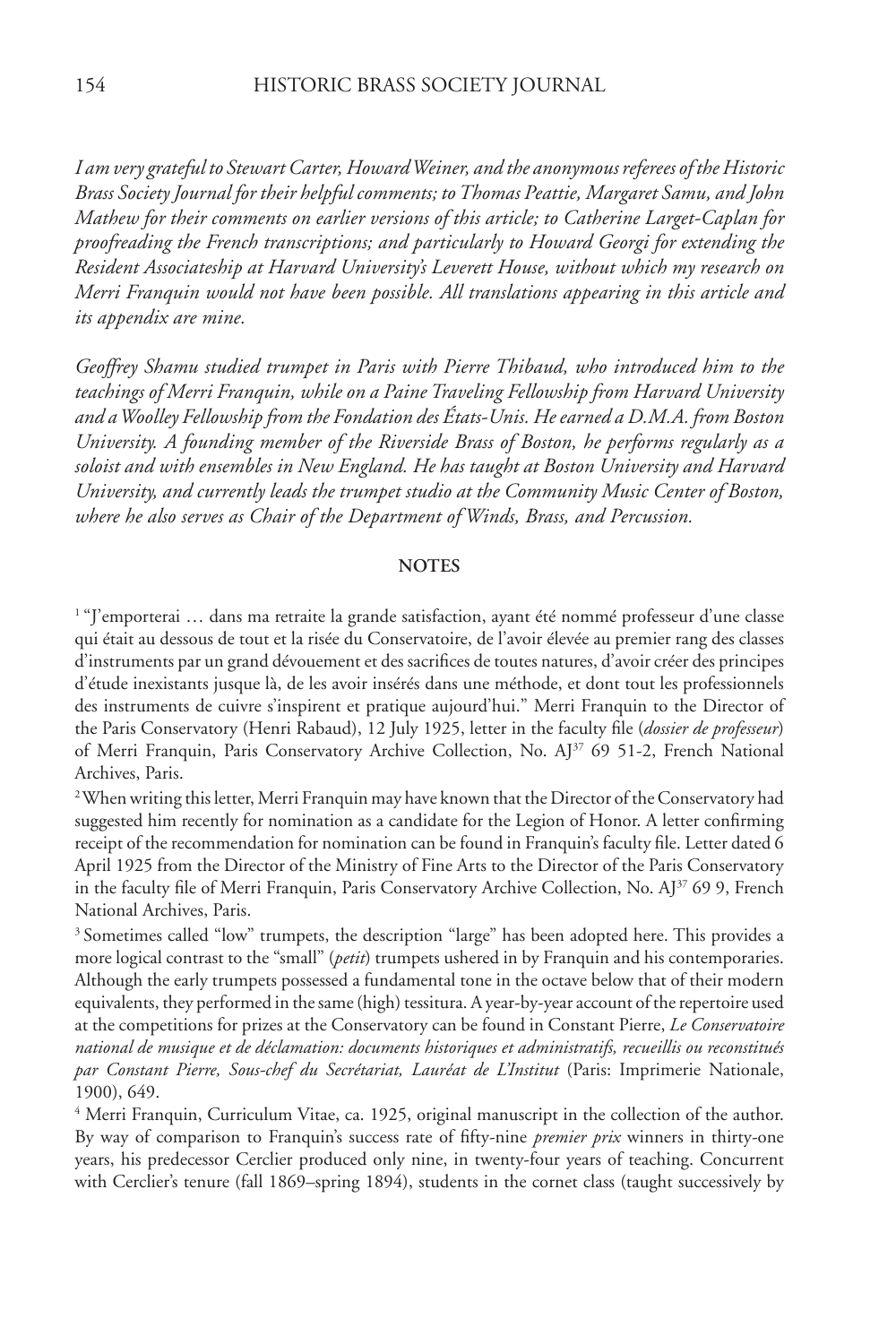Arban, Maury, Arban, and Mellet) won twenty-four *premiers prix de cornet à pistons*. Constant Pierre, *Le Conservatoire national*, 647–48, 650–51.

<sup>5</sup> The French National Library possesses the first edition of 1908, which is identical in pagination and content to subsequent reprints by the publisher Enoch and Compagnie (most recently in 2004), and a *Méthode Élémentaire* of 1910, excerpted from the complete method.

6 The "Principles of Study" begin at the bottom of p. 20 and continue to the top of p. 25. Merri Franquin, *Méthode complète de trompette moderne, de cornet et de bugle* [flugelhorn]*, théorique et pratique* (Paris: Enoch, 1908).

7 Birth certificate (*Extrait du Registre des Actes de Naissance*), issued in 1908, in the collection of the author. After two years of study with Arban, three with Arban's temporary replacement Jacques Hippolyte Maury, and several attempts at the annual terminal competition, Franquin, aged 28 years, 11 months, received his *premier prix de cornet* in 1877. Class Rosters (*Tableaux des Classes*), 1872–78, Paris Conservatory Archive Collection, No. AJ<sup>37</sup> 96-AJ<sup>37</sup> 101, French National Archives, Paris.

8 For an excellent brief overview of the life, career, and teaching legacy of Merri Franquin, please see Michel Laplace, "Les Fondateurs de l'école française de trompette: Merri Franquin, Eugène Fouveau et Raymond Sabarich," *Brass Bulletin* 29 (1980): 67–69. Further biographical documentation and details can be found in Geoffrey Shamu, "Merri Franquin and his Contribution to the Art of Trumpet Playing" (D.M.A. diss., Boston University, 2009), 1–3.

9 Richard Shuebruk, *Graded Lip Trainers: Grade 1. Teachers and Pupils, Grade 2. Business Players, Grade 3. First Chair Men*, (New York: Carl Fisher, 1923); Philip Farkas, *The Art of French Horn Playing* (Evanston: Summy-Birchard, 1956), 69; Gunther Schuller, *Horn Technique* (London: Oxford University Press, 1962), 34–35. A more extensive account of Franquin's emission exercises, as well as the attack exercises they seemingly inspired, can be found in the author's dissertation; Shamu, "Merri Franquin," 51–57, 73–76.

<sup>10</sup> Franquin, *Méthode complète*, 21.

<sup>11</sup> Ibid., 229; Merri Franquin, "La trompette et le cornet," in *Encyclopédie de la musique et dictionnaire du Conservatoire,* part III, vol. II, ed. Albert Lavignac and Lionel de la Laurencie (Paris: Delagrave, ca. 1925), 1597–98, 1607–08, 1626, 1630–31. Joseph Forestier led the cornet class of the "Special Classes held at (*annexées à*) the Conservatory for Military Musicians" from 1856–70, during which period Jean-Baptiste Arban and Jacques Maury (from 1868–70) led the saxhorn class. Pierre, *Le Conservatoire national*, 679, 681.

<sup>12</sup> The author's doctoral dissertation discusses the influence of Dauverné's method on Franquin in some depth, particularly the contributions that help to distinguish Franquin's work as primarily a *trumpet* method. Shamu, "Merri Franquin," 50–72.

<sup>13</sup> François Dauverné, *Méthode pour la trompette* (1857; rpt., Paris: International Music Diffusion, 1999), 62.

<sup>14"</sup>L'élève, au début de ses études, ne doit point prolonger ses exercices jusqu'à la fatigue, mais y revenir assidûment, en travaillant tour à tour les sons graves et les sons aigus, les morceaux de mouvement et de caractère différents, sur tous les *tons* ou *corps de rechange*." Ibid.

<sup>15</sup> "Néanmoins celui qui, par une particularité de son organisation, éprouvera une plus grande difficulté dans un genre que dans l'autre, devra travailler davantage le genre qui lui offre cette difficulté, loin de suivre la pente naturelle qui nous ramène toujours dans la voie des faciles succès, et s'appliquer à perfectionner également tous les genres." Ibid.

<sup>16</sup> "A mesure que les moyens de l'élève se développeront, les exercices seront plus prolongées, plus soutenus. J'ajoute qu'il est très important pour son avenir, qu'il prenne dès lors l'habitude d'exécuter ses morceaux de longue haleine, sans prélude comme sans interruption. S'il paraît en public, il se tiendra donc également éloigné, et de cette timidité puérile qui paralyse tous nos moyens, et de cette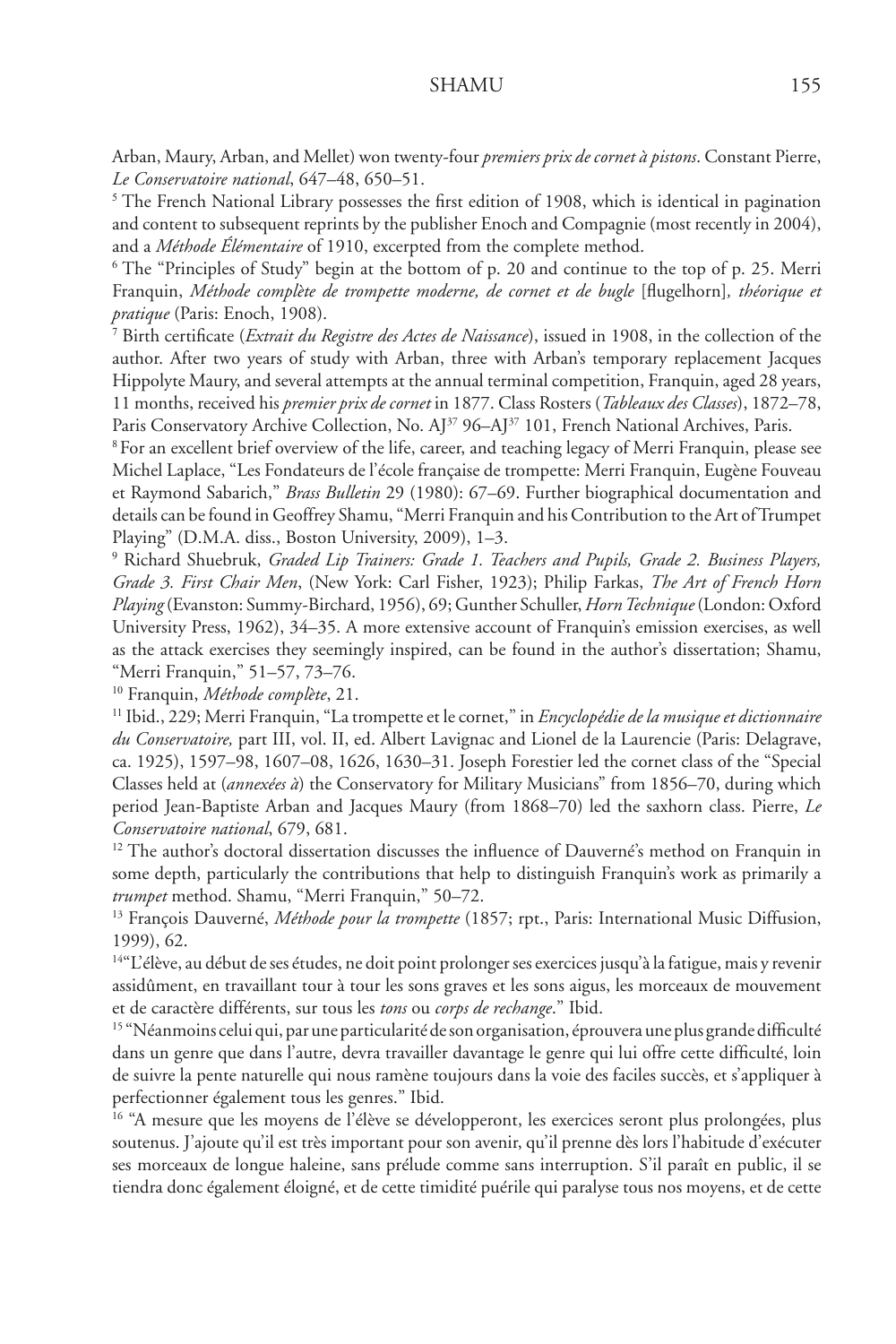audace présomptueuse qui nous fait entreprendre au-dessus de nos forces." Ibid.

<sup>17</sup>It seems unlikely that Franquin understood endurance to be less important to success on cornet or flugelhorn. Probably he singled out the trumpet in this context because he felt endurance on this instrument to be a greater challenge. As Franquin later wrote, "study of the trumpet encapsulates that of the cornet and the flugelhorn, and substantially reduces its difficulty." Franquin, "La trompette et le cornet," 1627.

<sup>18</sup> The long-tone exercises in Franquin's method, consisting of series of up to forty-nine notes spread throughout the instrument's range, come with the special instruction *not* to remove the mouthpiece from the lips between notes (except when lip response fails), in order to—in modern athletic parlance—"maximize the workout" toward the efficient development of endurance. Franquin, *Méthode complète*, 122.

19 Shamu, "Merri Franquin," 63–64.

<sup>20</sup> The first edition of Forestier's great method book (1844) appeared before those of Dauverné or Arban. However, he modified and expanded it several times over the course of the latter half of the nineteenth century in response to improvements in instrument design and to accommodate the increasing level of technique demanded of cornetists, particularly the type of extended multiple tonguing promulgated by Arban. Joseph Forestier, *Grande Méthode de cornet à pistons,* rev. E. Guilbaut, vol. 1, (1932; rpt., Paris: International Music Diffusion, 2004), 1. That Franquin referred to one of these later editions can be seen from quotations of Forestier on multiple tonguing appearing in Franquin's *Méthode complète*. Compare Franquin, *Méthode complète*, 230, to Forestier, *Grande Méthode de cornet à pistons,* rev. E. Guilbaut, vol. 3, (1932; rpt., Paris: International Music Diffusion, 1994), 166. 21 Forestier, *Grande Méthode,* vol. 1, 18.

<sup>22</sup> "Travailler beaucoup mais avec discernement et sans forcer ses moyens; chercher toujours à connaître la nature des difficultés que l'on rencontre, et par suite le moyen de les surmonter: telle est la marche que je conseille de suivre et qui doit, à coup sûr, produire de bons et prompts résultats." Ibid.

<sup>23</sup> "On s'occupera d'abord de la formation du son, de sa pureté, de son attaque nette et précise. Une fois ce résultat obtenu, on cherchera à en tirer immédiatement le meilleur parti en travaillant les exercices que comportent les moyens acquis." Ibid.

24 "Bien que l'on doive chercher à obtenir [une certaine tension des muscles pour … soutenir (le résumé suivant) convenablement dans le mouvement indiqué] quand on manque de force naturelle, il ne faudrait cependant pas trop insister dans le cas où les lèvres refuseraient la tenue du son, parce qu'il pourrait en résulter une insensibilité dangereuse pour ces organes, et par suite un découragement pour l'élève. D'ailleurs nous répétons qu'il ne faut jamais forcer les lèvres. Le moyen de vaincre cette faiblesse momentanée, très fréquente chez les débutants, c'est de jouer peu à la fois et souvent. Cette règle n'est pas seulement relative au résumé ci-dessous, elle s'applique à toutes les études, car ce n'est que par un travail intelligent et bien gradué que l'on acquerra la force indispensable de lèvres pour soutenir un *Adagio*, un *Cantabile*, ou un *Andante*." Ibid., 44.

25 Ibid., vol. 2, 81.

26 Franquin, *Méthode complète*, 21.

<sup>27</sup> "La première chose dont il y ait lieu de s'occuper, c'est de bien poser le son. C'est là le point de départ de toute bonne exécution, et un musicien dont l'émission est vicieuse ne sera jamais bon artiste. Dans le piano aussi bien que dans le forte, l'attaque du son doit être franche, nette, immédiate." Jean-Baptiste Arban, *Grande Méthode complète de cornet à pistons et de saxhorn* (1864; rpt., Paris: International Music Diffusion, 1985), 7.

28 Arban refers to the syllables *ta* and *da* only disparagingly in his "Faults to be Avoided." Ibid.

29 "J'ai composé les quatorze études suivantes dans le but d'inculquer aux élèves une invincible force de volonté. Ils se fatigueront sans nul doute, surtout à l'origine, en jouant des morceaux d'aussi